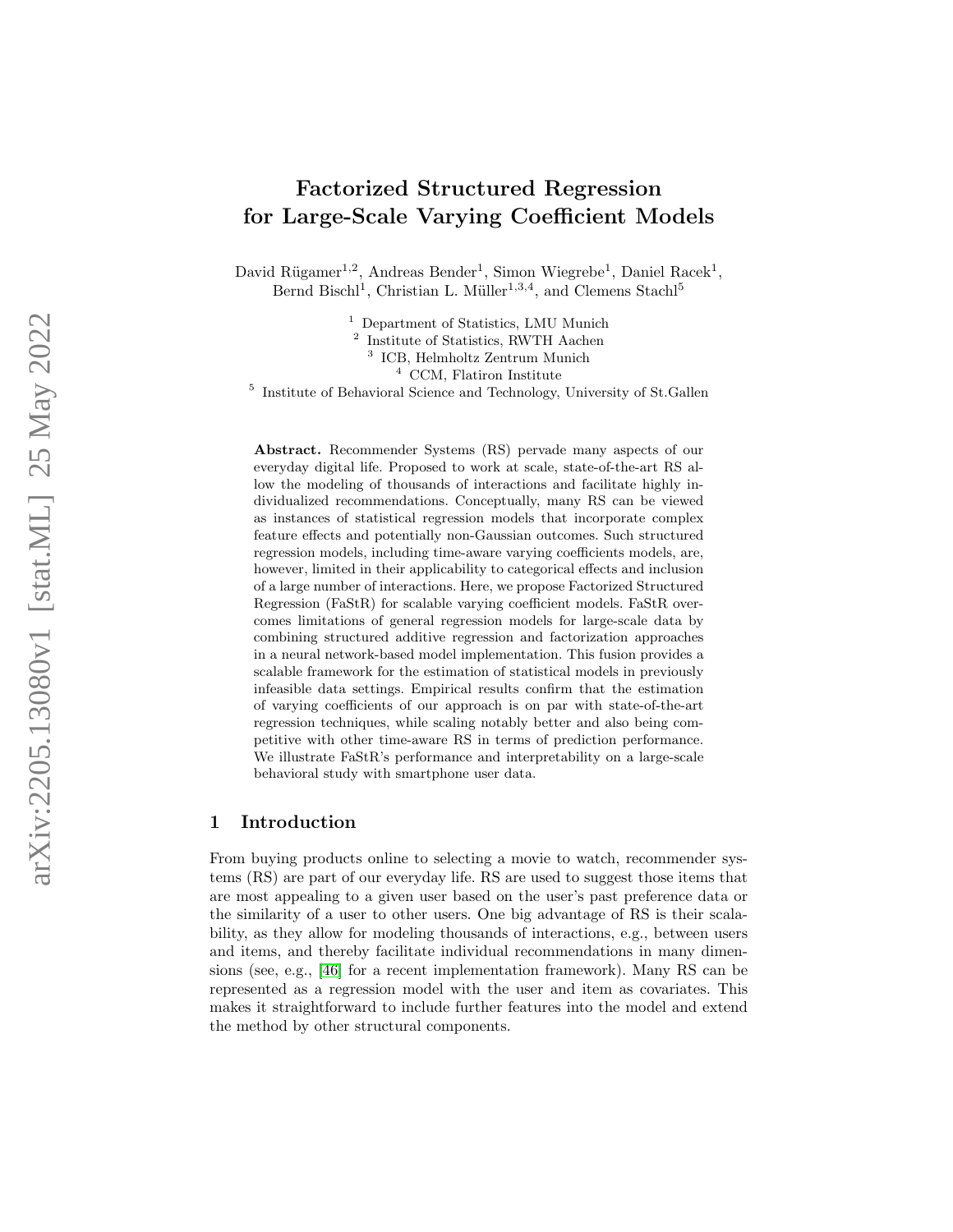At the same time, the increasing amount of available data and the possibility to model increasingly complex data generating processes calls for efficient methods to fit flexible regression models on large-scale data sets with many observations and features. In the past, several advanced statistical regression models have been proposed to incorporate complex feature effects. One of the most common approaches are generalized additive models (GAMs), widely considered to be state-of-the-art (SotA) for statistical modeling [\[39\]](#page-15-0). These models allow the incorporation of time-varying feature effects and spatial effects, among others, and can also deal with non-Gaussian outcomes (see [\[39\]](#page-15-0) for more details). While well-working adaptions of GAMs for large data scenarios exist [\[41\]](#page-15-1), both methodology and software reach their limits when modelling categorical effects or categorical interactions of several variables where features comprise hundreds or thousands of categories. An amalgamation of methods from RS and statistical regression can overcome the limitations of statistical regression models on large-scale data sets with many categorical effects and interactions. In this work, we combine smoothing approaches with factorization terms to overcome the limitations of varying coefficient models for categorical features with many factor levels. Our idea arises from the statistical analysis of a large-scale behavioral dataset analyzed in Section [7.](#page-12-0) In this dataset, smartphone usage behavior of participants was tracked for several months. From this dataset, continuous user activity values aggregated over certain time periods can be obtained (e.g., average screen time in the morning, afternoon, evening and night) for every user and every activity. Domain experts are interested in various structured regression effects, such as the continuous activity levels over time. While standard regression software allows to fit some of these effects, several hundred activities and users make it infeasible to fit a model that learns interaction effects of users and activities or smoothly varying time effects for one or both of these categorical variables.

Our contribution We propose Factorized Structured Regression (FaStR) for scalable varying coefficient models. This combined approach has the flexibility that has proven successful in additive regression models, while also being able to deal with high-dimensional categorical effects and interactions. More specifically, we 1) derive a general model formulation in [\(4\)](#page-5-0) to combine GAMs and factorization approaches, 2) derive a varying factorization interaction in Section [4.1](#page-6-0) that reduces the number of parameters and therefore computations by a factor of  $(I+U)/(IU)$  for given numbers of category levels I and U, and 3) propose an efficient implementation of this fusion approach that a) can reduce the storage cost by a factor of  $1/(I+U)$  and b) circumvents computations quadratic in I and U by using stochastic optimization, an array reformulation, as well as dynamic feature encoding. In numerical experiments, we moreover show that our approach 4) leads to an estimation performance comparable with a SotA implementation and 5) has the desired computational complexity. Finally, we 6) demonstrate its interpretability and applicability to large-scale data sets, where it is also competitive with existing RS approaches.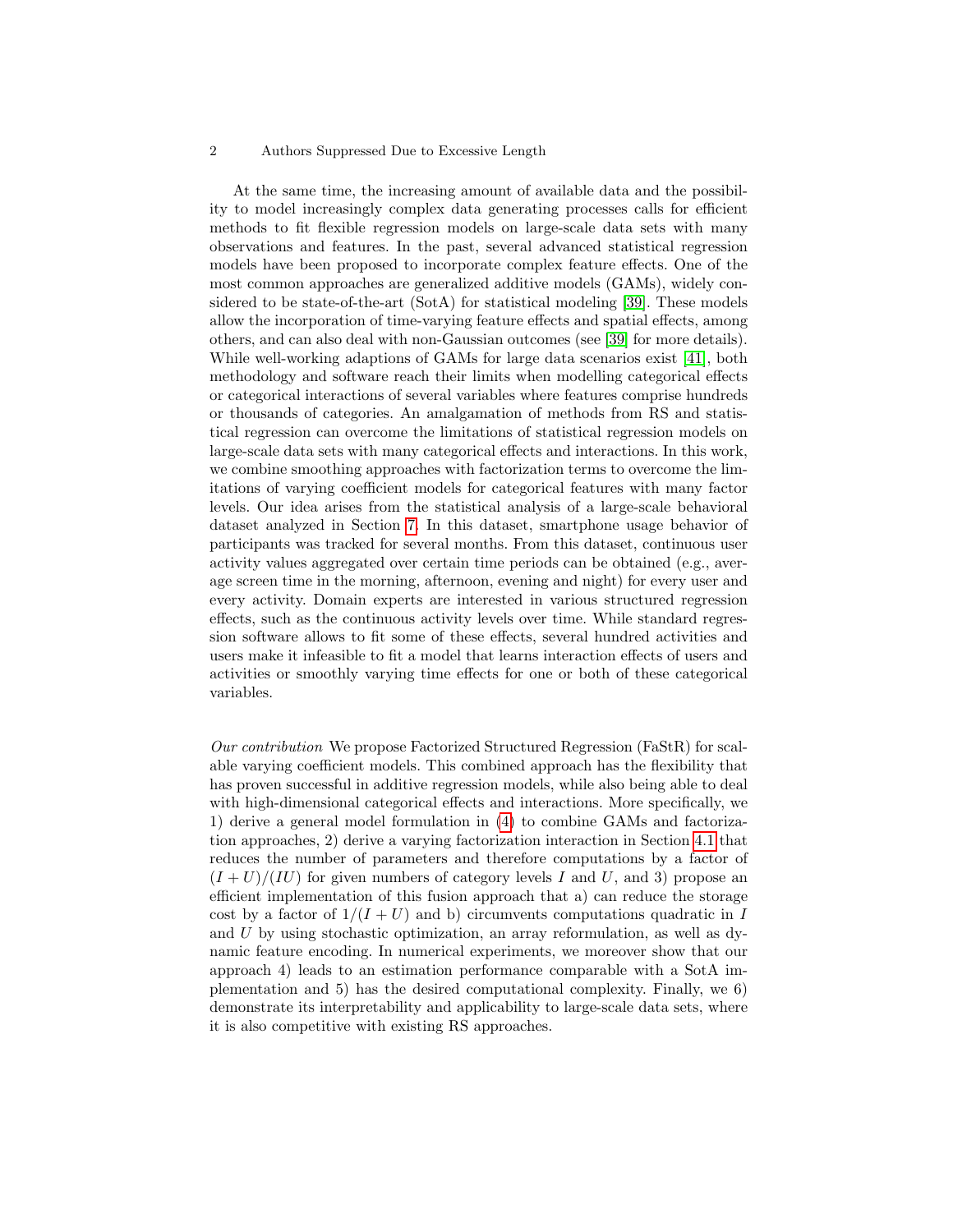# 2 Related Literature

Multiple different RS have been proposed over the last years, many of them based on matrix factorization (MF) [\[35,](#page-15-2)[25\]](#page-15-3) or collaborative filtering (see, e.g., [\[37\]](#page-15-4)). While recent methods increasingly rely on neural network-based factorization or recommendation (see, e.g.,  $[42]$ ), it remains debatable whether they yield superior results, e.g., with respect to performance and efficiency [\[21,](#page-14-0)[30\]](#page-15-6). Factorization Machines (FM) represent another line of research which is closely related to MF. Initially proposed by [\[29\]](#page-15-7), FM are based on a linear model problem formulation with pairwise (or order  $d \geq 3$ ) interactions between all features. In particular, the formulation as regression model is the basis for extensions to other (prediction) tasks, with many different FM-type models having been developed in recent years (e.g., [\[5,](#page-13-0)[19\]](#page-14-1)). An important influence (context variable) in RS is time. Various methods for controlling for short- and long-term temporal dynamics, cyclic patterns, drift or time decay exist [\[2\]](#page-13-1). While short-term approaches either divide time into smaller periods or integrate time features into the factorization of the neighbourhood, long-term effects are accounted for by some form of distance calculations between the current and other designated time points. Some approaches also combine the factorization with the time context, and for instance assume smoothness in the factorization, e.g., for video pixel completion [\[20\]](#page-14-2). Specific time-aware methods include collaborative filtering with temporal dynamics [\[24\]](#page-14-3), dynamic MF [\[10\]](#page-14-4), temporal regularized MF [\[43\]](#page-15-8), or sequenceaware FM [\[8\]](#page-14-5). The common ground of these methods is to account for the time context in the factorization.

Statistical approaches and interpretability Several combinations of statistical approaches and RS have been proposed in past years. Already in 1999, [\[11\]](#page-14-6) proposed a (Bayesian) generalized mixed-effects model as RS Likelihood approximation approach. Multiple probabilistic versions of matrix factorization have also been proposed (see, e.g., [\[34\]](#page-15-9)). [\[44\]](#page-16-1) proposed the GLMix model that combines the idea of generalized linear models (GLMs; [\[27\]](#page-15-10)) with RS for large-scale response prediction. Latest research puts strong emphasis on understanding and controlling of RS through improved model explainability [\[14\]](#page-14-7). Our work is most similar to RS approaches which facilitate interpretability by making connections to generalized additive models (GAMs) [\[13,](#page-14-8)[47\]](#page-16-2). In contrast to our approach, however, past work does not include smoothing splines directly into the models, nor does it address varying coefficient models. An exception is the time-varying tensor decomposition by [\[45\]](#page-16-3) which is inspired by varying coefficient models. While similar in motivation, their work does not focus on scaling aspects compared to classical approaches and only considers approximate varying coefficients with separately learned basis coefficients. Our approach implements the full varying coefficient model with exact single-varying coefficients as well as a doubly-varying coefficient with jointly-learned latent basis coefficients.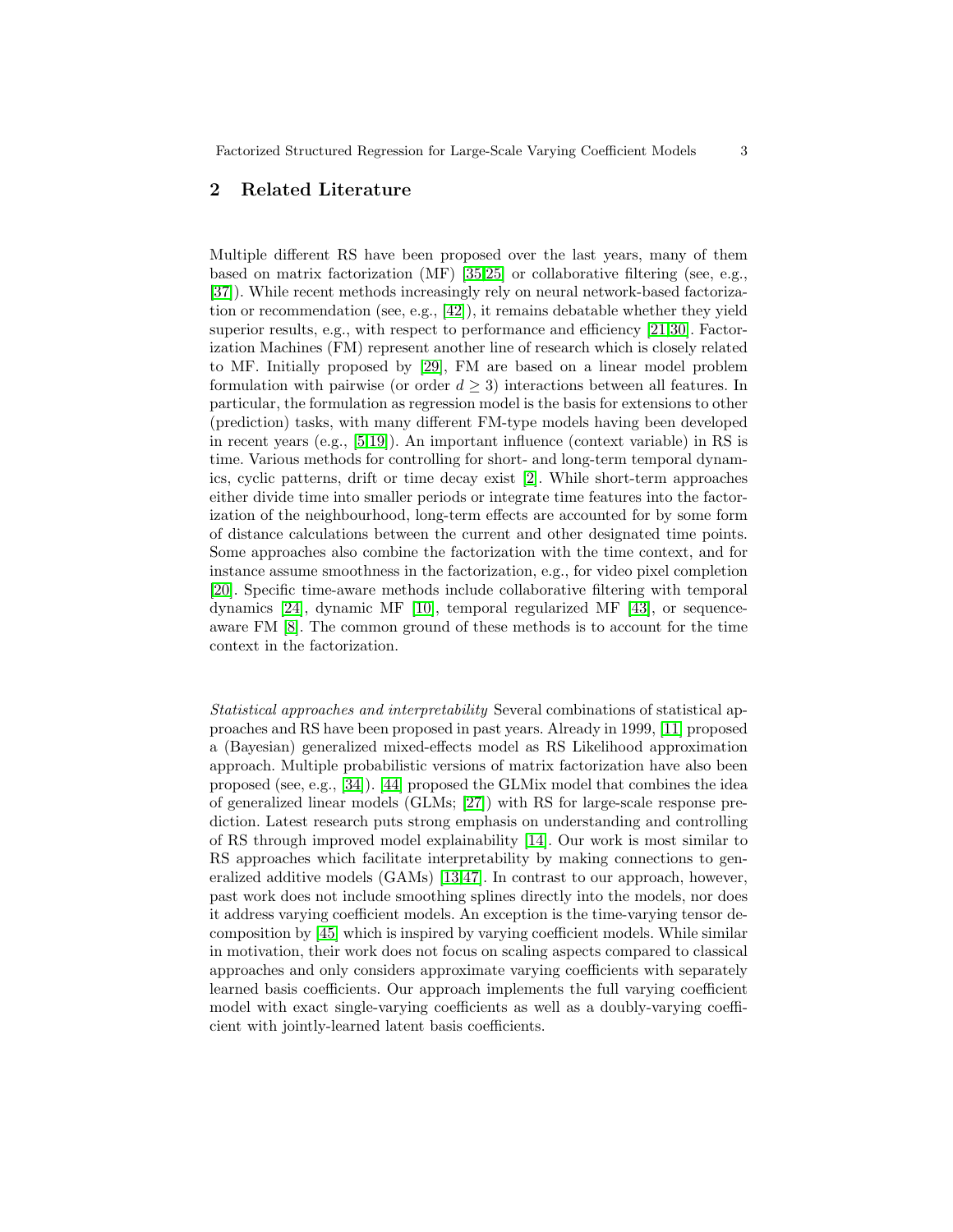### 3 Background

We will first describe the necessary background on factorization approaches in RS, structured additive regression models, and introduce our notation.

### 3.1 General Notation

In the following, we use  $Y \sim \mathcal{F}$  to denote a random outcome value (e.g., a rating) from distribution F and its observation  $y \in \mathcal{Y} \subseteq \mathbb{R}$  for which the model generates a prediction  $\hat{y}$ . We reserve the indices  $i \in \mathcal{I}$  and  $u \in \mathcal{U}$  for two categorical features (exemplarily referred to as *item* and user) and  $t \in \mathcal{T}$  for the context variable *time* on a given time interval  $\mathcal{T}$ . The features associated with i and u are assumed to be binary indicator variables and are only implicitly referenced using their index. In Section [3.3,](#page-4-0) we however use an integer representation to introduce a memory-efficient storage representation. Other context features are summarized by  $x \in \mathbb{R}^p$ . We use b, w and v to denote weights in the model that relate to items and users, and make their dependence explicit by indexing these weights correspondingly with i and  $u$ . To distinguish between dependencies of categorical features and the (continuous) feature  $t$ , we highlight time-dependency by writing objects as functions of the time  $t$ . We assume that we are given a dataset  $\mathcal{D} = \{(y_{iu}(t), x_{iu}(t))\}_{i \in \mathcal{I}, u \in \mathcal{U}, t \in \mathcal{T}}$  of total size N and allow observations to be sparse, i.e., for  $\mathcal{D}$  to be a true subset of  $\mathcal{I} \times \mathcal{U} \times \mathcal{T}$ . For matrix computations in later sections, let  $\mathbf{A} \odot \mathbf{B} \in \mathbb{R}^{N \times a \cdot b}$  define the row-wise tensor product (RWTP) of matrices  $A \in \mathbb{R}^{N \times a}$  and  $B \in \mathbb{R}^{N \times b}$ , i.e., a Kronecker product applied to every pair of rows of both matrices  $[\mathbf{A}_{[1,]} \otimes \mathbf{B}_{[1,]} \dots \mathbf{A}_{[N,]} \otimes \mathbf{A}_{[N,]}].$  Further, for  $a = b$ , let  $A \bullet B := (A * B) 1_b$ , where \* is the Hadamard product and  $1_b \in \mathbb{R}^b$  a vector of ones. The operation defined by • can be exploited in models with Kronecker product structures such as array models for fast computation (see Section [4.2\)](#page-7-0).

#### 3.2 Model-based Recommender Systems

The basic MF model generates its predictions as

<span id="page-3-0"></span>
$$
\hat{y}_{iu} = \langle \mathbf{v}_{1,i}, \mathbf{v}_{2,u} \rangle \tag{1}
$$

using a dot product  $\langle v_{1,i}, v_{2,u} \rangle = \boldsymbol{v}_{1,i}^{\top} v_{2,u}$  of two latent factors  $v_{1,i}, v_{2,u} \in \mathbb{R}^D$ from a D-dimensional joint latent factor space. After learning the mapping from each item  $i$  and user  $u$  to the respective latent factor vector, the dot product describes the interplay between user and item and is used to estimate the outcome y (ratings). If the combination  $\mathcal{I} \times \mathcal{U}$  is observed completely, common matrix decomposition approaches such as a singular value decomposition can be applied. If the matrix containing the ratings for all user-item combinations is sparse, missing values can be imputed. This, however, can be inaccurate and computationally expensive. The common alternative is to use [\(1\)](#page-3-0) to only model  $(i, u) \in \mathcal{K} \subset (\mathcal{I} \times \mathcal{U})$  in the set K of observed combinations. The solutions  $\hat{y}$ can be found by least squares estimation where an additional  $L_2$ -penalty for  $v_i$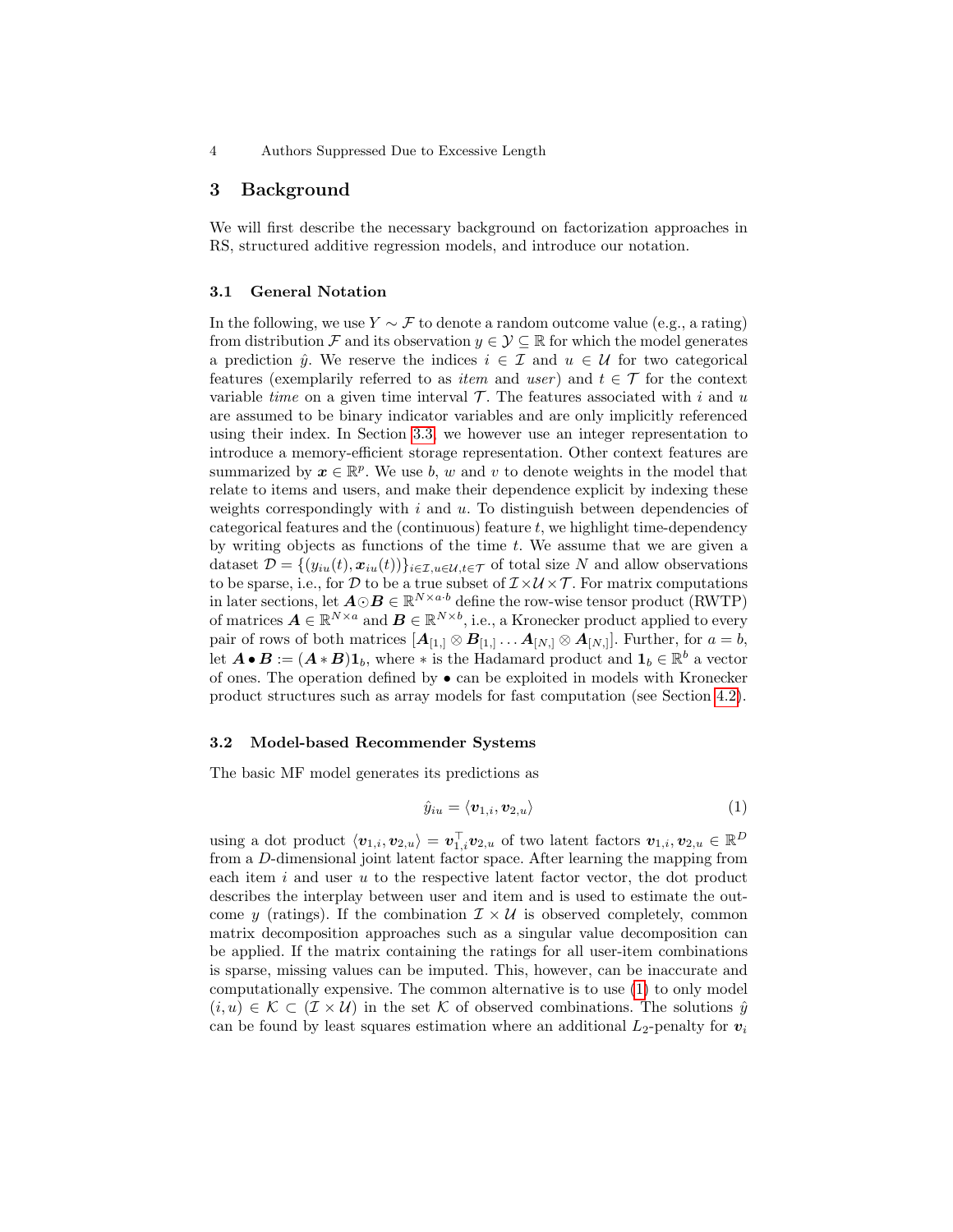and  $v_u$  is typically added to the objective function [\[25\]](#page-15-3). In order to account for systematic user- and item-level trends, biases are further added to [\(1\)](#page-3-0), yielding

<span id="page-4-2"></span>
$$
\hat{y}_{iu} = \mu + b_i + b_u + \langle \mathbf{v}_{1,i}, \mathbf{v}_{2,u} \rangle, \tag{2}
$$

where  $\mu$  is a global intercept representing the average rating, and  $b_i, b_u$  represent the item and user tendencies. The latter two bias terms are again penalized using a ridge penalty. Together with this penalization,  $b_i$  and  $b_u$  can also be interpreted as a random effect for the item and user (see, e.g., [\[44\]](#page-16-1)).

Time-aware recommender systems Contexts such as the location or time in which data has been observed can make a crucial difference (see, e.g., [\[3\]](#page-13-2)). RS therefore often include a context dependency. One of the most common contextaware RS are time-aware RS [\[7\]](#page-14-9). Time-aware model-based approaches assume the following relationship

<span id="page-4-1"></span>
$$
\hat{y}_{iu}(t) = \mu + b_i(t) + b_u(t) + \mathbf{v}_{2,u}^{\top}(t)\mathbf{v}_{1,i},
$$
\n(3)

where both biases and the dot product are time-dependent. The rationale behind a time-varying latent user effect is that users change their behavior over time, whereas influences of items should be time-independent [\[25,](#page-15-3)[7\]](#page-14-9). While time is often assumed to be continuous, categorical time-aware models are used if time information is represented as discrete contextual values.

The time-varying latent user effect in [\(3\)](#page-4-1) has a similar role as varyingcoefficients in structured additive regression discussed in the following section.

#### <span id="page-4-0"></span>3.3 Structured Additive Regression and Varying Coefficient Model

In statistical modeling, structured additive regression is a technique for estimating the relationships between a dependent variable (outcome value) and one or more independent variables (predictors, features). While the most common form of regression follows an additive structure as introduced in [\(2\)](#page-4-2) and [\(3\)](#page-4-1), in particular including linear effects  $x^{\top} \beta$  of features x or pairwise interactions, factorization terms are usually not present in classical regression models. Instead, to adapt models for complex relationships between features and outcome value, smooth, non-linear, additive terms  $f(\cdot)$  of one or more features are included into the model. These terms are represented by a linear combination of  $L$  appropriate basis functions. A univariate non-linear effect of feature  $z$  is, e.g., approximated by  $f(z) \approx \sum_{l=1}^{L} B_l(z)w_l$ , where  $B_l(z)$  is the l-th basis function (such as regression splines, polynomial bases or B-splines) evaluated at z and  $w_l$  is the corresponding basis coefficient. Similarly, tensor product basis representations allow for two- or moderate-dimensional non-linear interactions. It is also possible to represent discrete spatial information or cluster-specific effects in this way (see, e.g.,  $[41]$ ).

One important part of additive regression is the so-called varying coefficient model [\[17\]](#page-14-10). The rationale for these models is the same as for time-varying RS: effects of features in the model naturally vary over time. Therefore these models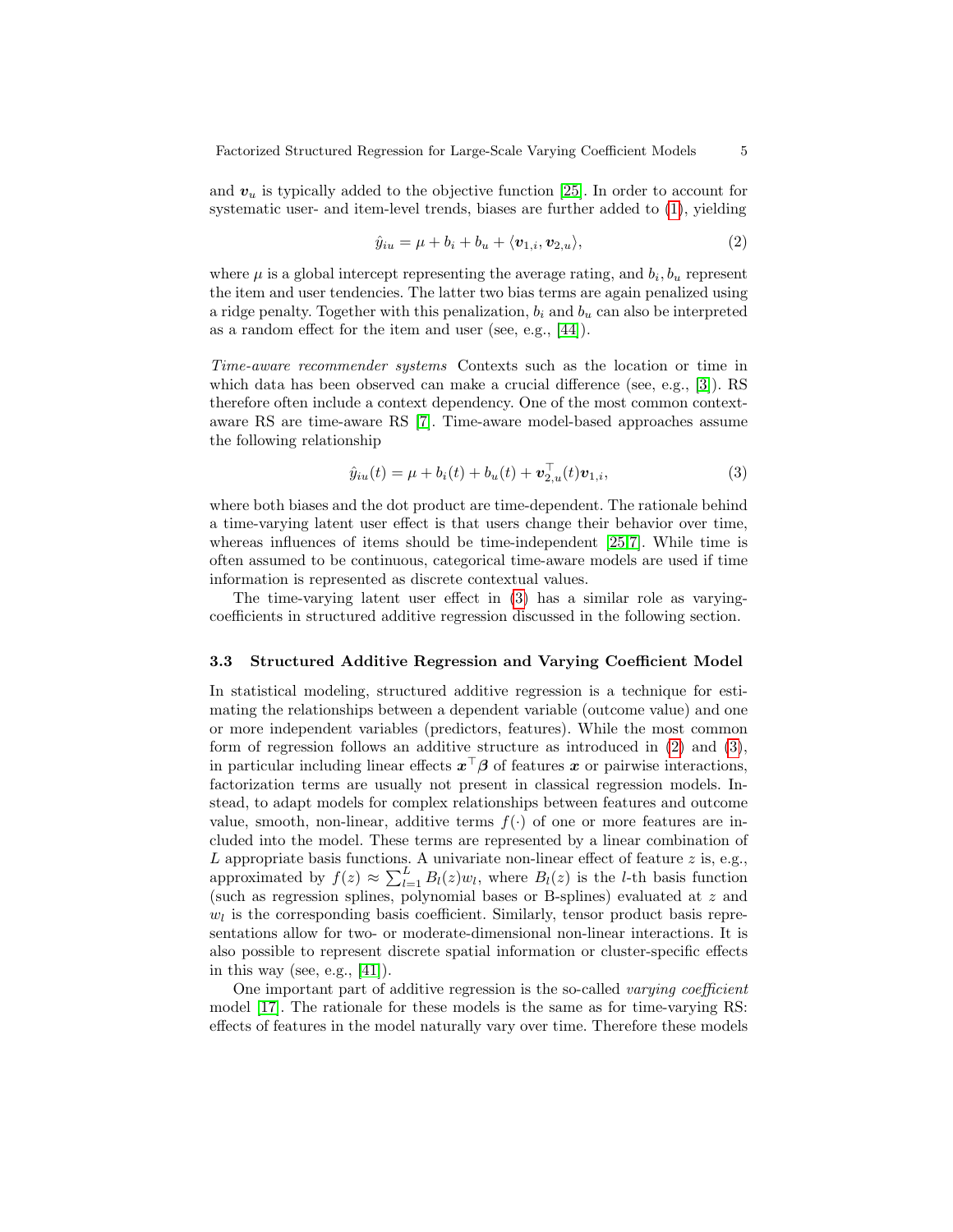include effects  $xf(t)$ , such that the effect (coefficient) of x is given by f evaluated at time  $t$ , and  $f$  is estimated from the data. A special case is a varying coefficient  $f_i(t)$ ,  $i = 1, \ldots, I$  where a separate function  $f_i$  is estimated for all I levels of a categorical feature. Existing software to model varying coefficients with smooth time-effects is, however, not scalable to features with many categories. The bottleneck is an RWTP of the matrix of evaluated basis functions  $\mathbf{B} := (B_1(t) \dots B_L(t))$  and a (one hot-)encoded matrix for a categorical variable  $(e.g., item with I levels).$ 

 $Computational complexity$  Assuming equal number of basis functions  $L$  for every smooth term  $f_i$  in a varying coefficient model with  $i = 1, ..., I$  levels and N observations, the storage required for the model matrix is  $\mathcal{O}(NLI)$  and the computations  $\mathcal{O}(N(LI)^2)$  (cf. [\[40\]](#page-15-11)). Similar, for a model with an interaction effect of, e.g., item and user (with U levels), the storage is  $\mathcal{O}(NLIU)$  and  $\mathcal{O}(N(LIU)^2)$ .

# 4 Factorized Structured Regression

In order to address the computational limitations of statistical regression techniques, we will first introduce the general idea to obtain predictions from a FaStR model and then go into more specific details and merits. We use the RS notation to define the model by means of a classical recommendation task with items, users, time context and an outcome y such as a rating. As in a typical regression setting, further features  $x$  might exist that the modeler is interested in. We assume that the outcome  $Y_{iu}(t)$  and all features  $x_{iu}(t)$  are observed on a grid for item  $i = 1, \ldots, I$ , user  $u = 1, \ldots, U$ , time  $t = 1, \ldots, T$ . While our approach also works for sparsely and irregularly observed data, we assume a grid of observations to simplify the notation. Conditional on the item, user, time and further features,  $Y_{iu}(t)$  is assumed to follow a parametric distribution  $\mathcal{F}$ . We model the expectation of  $Y_{iu}(t)$  as

<span id="page-5-0"></span>
$$
\mathbb{E}(Y_{iu}(t)|\mathbf{x}_{iu}(t)) = h(\eta_{iu}(t)),
$$
  
\n
$$
\eta_{iu}(t) = \mu + b_i + b_u + b_{iu} + f^{[0]}(t) + f^{[1]}_i(t) + f^{[2]}_u(t) + f^{[3]}_{iu}(t) \tag{4}
$$
  
\n
$$
+ \sum_{o=1}^{\infty} g_o(\mathbf{x}_{iu}(t)).
$$

Here,  $h$  is an activation or response function mapping the additive predictor  $\eta_{iu}(t)$  onto the correct domain (e.g.,  $\mathbb{R}^+$  for a positive outcome variable). All terms indicated with b are (regularized) bias terms.  $\mu$  is a global bias term,  $b_i$  and item-specific bias,  $b_u$  a user-specific bias and  $b_{iu}$  an item-user-specific one. Terms denoted by  $f$  are smooth non-linear functions of time  $t$  represented by (penalized) basis functions. These include a global trend  $f^{[0]}$ , a subject and activity trend,  $f<sup>[1]</sup>$  and  $f<sup>[2]</sup>$ , respectively, and a joint trend  $f<sup>[3]</sup>$ . Additional covariates x can be modeled using other (smooth) functions  $g<sub>o</sub>$ . In Supplemental Material [A](#page-17-0) we provide further details on smoothness penalties and optimization of the model.

The model in [\(4\)](#page-5-0) can be seen as an alternative notation for a varying coefficient model, or also as a time-aware RS with additional exogenous terms. As  $\mathcal F$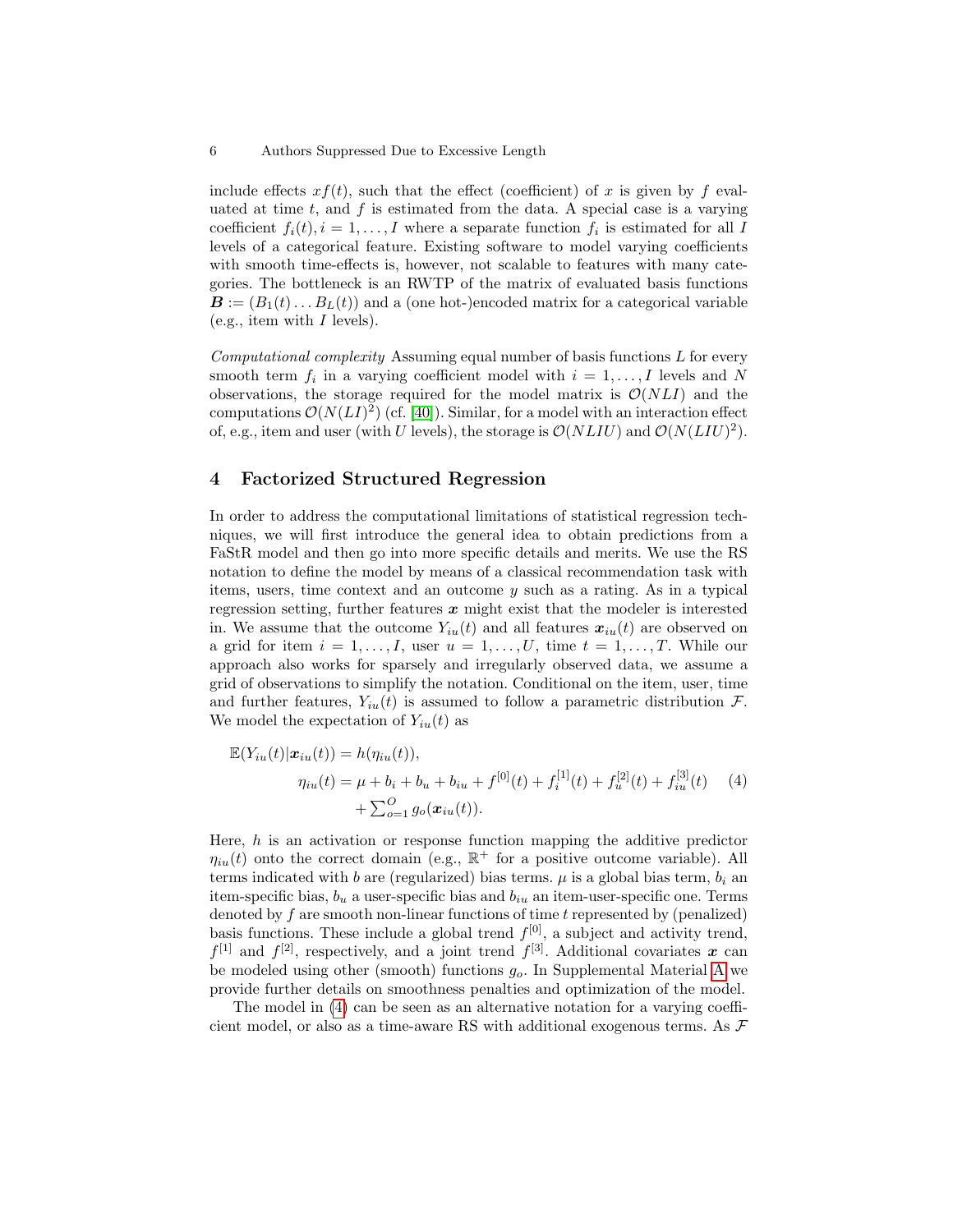is not required to be Gaussian, it has, however, a more general applicability (e.g., binary, count or interval data). What further distinguishes [\(4\)](#page-5-0) from existing approaches is the smoothness assumption of terms denoted with  $f$ , combined with the efficient implementation of terms  $f^{[1]}$ ,  $f^{[2]}$  and a factorization assumption for  $f^{[3]}$ . These aspects are explained in more detail in the following.

#### <span id="page-6-0"></span>4.1 Varying Factorized Interactions

For high-dimensional data, such as the mobile phone data in our example, estimating the 2- or 3-way interaction terms is computationally not feasible. We thus propose to define  $\eta_{iu}(t)$  in [\(4\)](#page-5-0) using latent factorization representations. We therefore decompose the discrete interaction term(s) into an inner product

$$
b_{iu} = \langle \mathbf{v}_{1,i}, \mathbf{v}_{2,u} \rangle = \sum_{d=1}^{D} v_{1,i,d} \cdot v_{2,u,d} \tag{5}
$$

with  $D \ll \min(I, U)$  latent factors, resulting in the estimation of  $D \cdot (I + U)$ instead of I · U parameters. If  $I = U = 1000$  and  $D = 5$ , for example, this reduces the number of parameters by a factor of 100 from  $10^6$  to  $10^4$ . While this is the common approach to model interactions in factorization approaches, we here propose to proceed in a similar fashion to model time-dependent interactions and approximate time-varying interactions by a factorization approach:

$$
f_{iu}^{[3]}(t) \approx \tilde{f}^{[3]}(t, \mathbf{V}_{1,i}, \mathbf{V}_{2,u}) = \sum_{l=1}^{L} B_l(t) \sum_{d=1}^{D} v_{1,i,l,d} \cdot v_{2,u,l,d}, \tag{6}
$$

where  $V_{\cdot,\cdot} \in \mathbb{R}^{L \times D}$  are matrices with rows corresponding to the L basis functions for one categorical effect and columns to the  $D$  latent factors. In other words, we approximate the interaction of the smooth effect  $f(t)$  of t and categorical variables i, u by a product of the non-linear basis  $\bf{B}$  of dimension L and the two latent matrices  $\mathbf{B}^{\top}(\mathbf{V}_{1,i}\bullet\mathbf{V}_{2,u})$ , which can be computed efficiently for all N rows. The representation via latent factors requires the estimation of  $L \cdot D \cdot (I + U)$ instead of  $L \cdot D \cdot I \cdot U$  parameters (a multiplicative reduction of  $(I + U)/(IU)$ in parameters and computations). This principle is general and can be applied to various types of additive effects, also of two or higher dimensions such as tensor-product splines or Markov random field smooths (see [\[39\]](#page-15-0)).

Penalization In order to enforce smoothness of the varying coefficients in the time-dimension, a quadratic Kronecker sum penalty J can be added to the loss function [\[39\]](#page-15-0). In a similar manner, we can promote smoothness of the latent factors  $V_{iu} = (V_{1,i} \bullet V_{2,u}) \in \mathbb{R}^L$  in our adaption using a symmetric difference penalty matrix  $P_V \in \mathbb{R}^{L \times L}$ .  $P_V$  penalizes the time-dimension of the factorized varying-coefficients, where the penalized differences (its entries) depend on the chosen basis B. We further allow for an  $L_2$ -regularization of the latent factors in the  $i$ - and  $u$ -dimension, yielding

$$
J = \lambda_t \cdot \mathbf{V}_{iu}^\top \mathbf{P}_V \mathbf{V}_{iu} + \lambda_{iu} \cdot (||\mathbf{V}_{1,i}||_F + ||\mathbf{V}_{2,u}||_F),
$$
\n(7)

where  $\lambda_t$  controls the smoothness of the non-linearity in the direction of the time  $t, \|\cdot\|_F$  is the Frobenius norm, and  $\lambda_{iu}$  the regularization for items and users.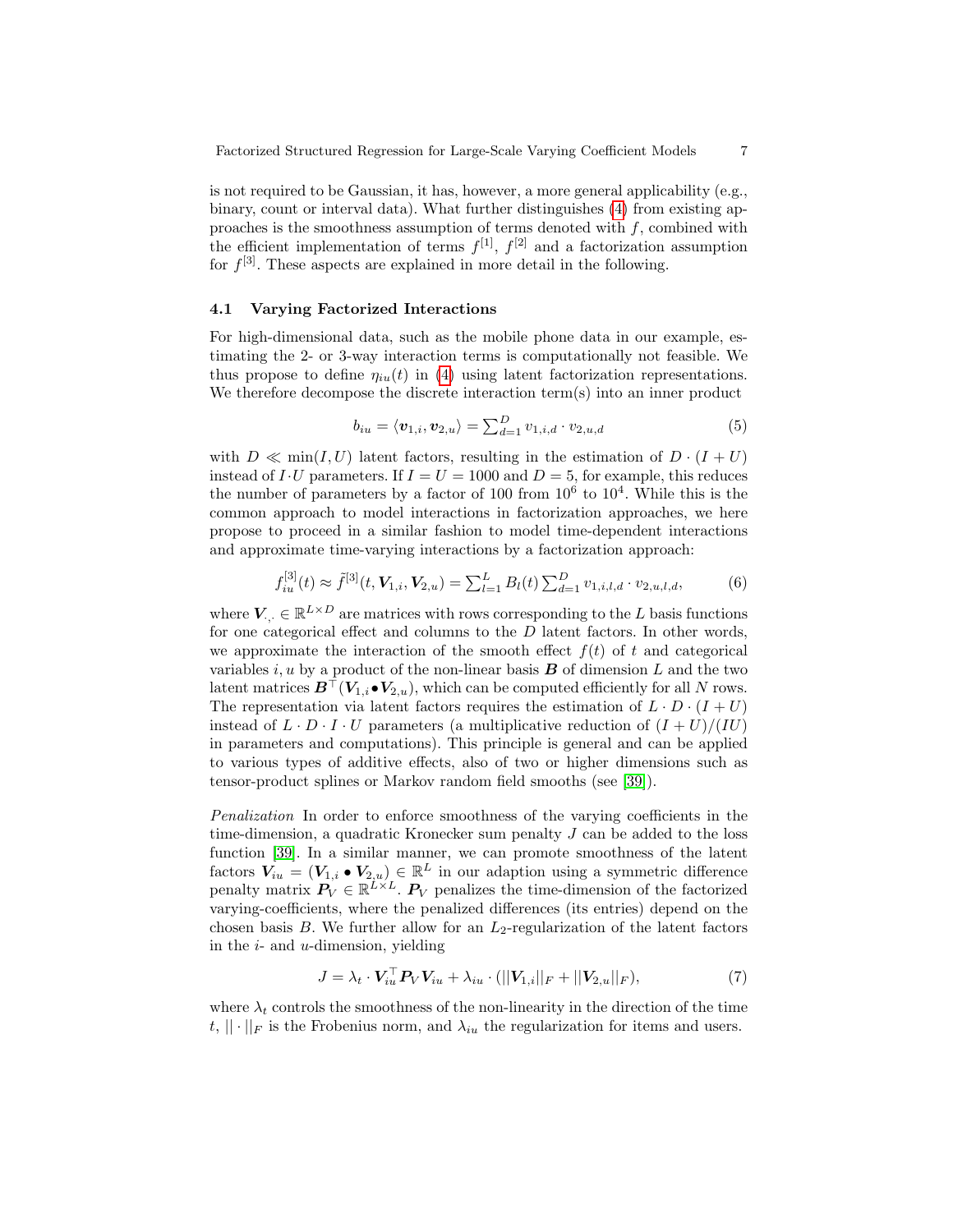#### <span id="page-7-0"></span>4.2 Efficient Implementation

While the previous section allows to efficiently model (smooth) interactions of two or more categorical features with many categories, the factorization is not a solution for coefficients  $f^{[1]}$  and  $f^{[2]}$  varying with a single category. Many use cases also require to estimate one effect for each of the levels of a categorical (interaction) effect. One bottleneck if I and/or U is large, is the computation of their dummy-encoded design matrices. For example, for item the matrix  $\mathbf{X}_I$  of size  $N \times I$  contains binary entries indicating which observation (rows) belong to which item category (column), and analogous for a user matrix  $X_U$ . Second, the execution of operations involving such large matrices is another computational bottleneck. Computations become even more challenging if the model includes interactions, resulting in  $\mathcal{O}(NIU)$  storage and  $\mathcal{O}(N(IU)^2)$  computations (cf. Section [3.3\)](#page-4-0). These interactions are created by calculating the RWTP between both matrices, i.e.,  $X_I \odot X_U \in \mathbb{R}^{N \times I \cdot U}$ . To circumvent creating, storing and processing  $X_I$  and  $X_U$  as a whole, we propose two simple yet effective implementation tricks explained in the following.

Stochastic optimization The first bottleneck in computations of varying coefficient models at scale is the number of observations  $N$ . We therefore implement FaStR in a neural network and thereby can make use of stochastic gradient descent optimization routines with mini-batches of size  $M \ll N$ . This reduces the original cost of computations from  $\mathcal{O}(N(IU)^2)$  to  $\mathcal{O}(EMIU)$  where E is the number of model updates. It also allows us to leverage high-performance computing platforms such as TensorFlow [\[1\]](#page-13-3) that support GPU computations.

Array computations The second bottleneck is computing the RWTP of twoor higher-dimensional interaction terms. Our proposal is to use an array reformulation that does not require to compute the RWTP design matrix in the first place. More specifically, a two-dimensional interaction effect  $(X_I \odot X_{II})$  with weights  $w$  can be equally represented by

<span id="page-7-1"></span>
$$
(\boldsymbol{X}_I \boldsymbol{W}) \bullet \boldsymbol{X}_U,\tag{8}
$$

where  $\mathbf{W} \in \mathbb{R}^{I \times U}$  is a matrix of weights with the *i*th row and *uth* column being the weight for the interaction of the *i*th level in  $X_I$  and the *uth* level in  $X_U$ . By using [\(8\)](#page-7-1) instead of a plain linear effect, we circumvent the construction of the large RWTP and the storage cost is reduced from  $\mathcal{O}(NIU)$  to  $\mathcal{O}(N(I+U))$ without increasing the time complexity (as the  $\bullet$  operation for M observations is neglectable with  $\mathcal{O}(MU)$  compared to the matrix multiplication with  $\mathcal{O}(MIU)$ . This array formulation can also be defined for higher-order interactions [\[12\]](#page-14-11).

Dynamic feature encoding Although array computations can reduce the storage problem notably by not constructing the RWTP in the first place, a third bottleneck is storing the large dummy-encoded matrices  $X_I$  and  $X_U$  themselves. We circumvent this extra space complexity, by evaluating categorical features dynamically during network training and only constructing the one-hot encoding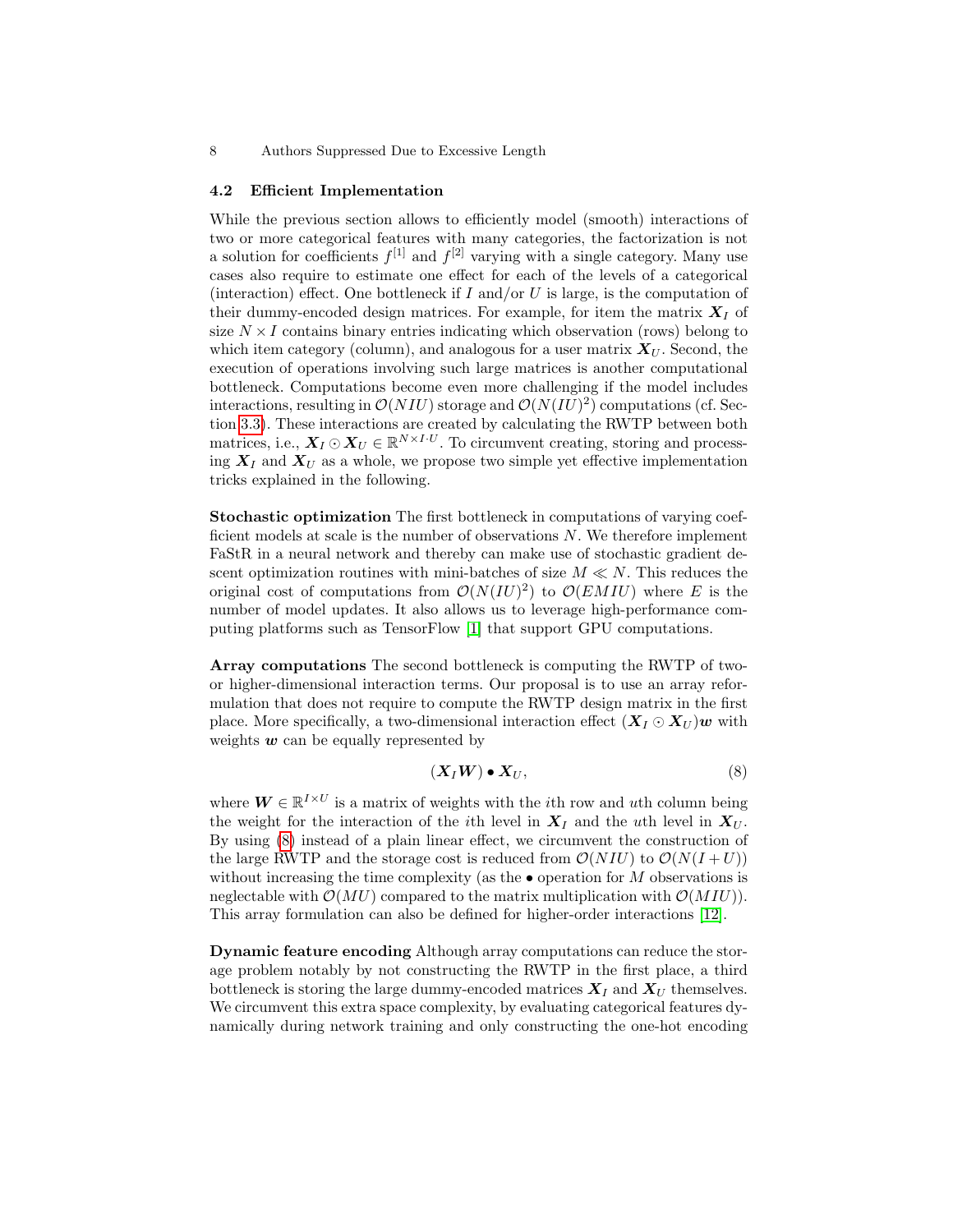for categorical features on a given mini-batch m. Thereby, only a matrix  $X_I^{(m)}$ I of size  $M \times I$  needs to be loaded into memory and the full  $N \times I$  matrix is never created explicitly. This effectively reduces the storage from  $\mathcal{O}(NIU)$  to  $\mathcal{O}(N)$ (exactly 2N for two integer vectors). While this potentially results in redundant computations as it will create the encoding for a specific observation multiple times (if the number of epochs is greater than 1), deterministic integer encoding is cheap. Hence, the resulting computation overhead is usually neglectable and both forward- and backward pass can make use of the sparse representation.

When evaluating the two matrix operators (matrix product and  $\bullet$ ) in [\(8\)](#page-7-1) sequentially, encodings can again be created dynamically and the largest matrix involved only contains  $\max(I, U)$  instead of  $I \cdot U$  columns.

# 5 Numerical Experiments

Our numerical experiments investigate 1) whether FaStR can estimate (factorized) varying coefficients as proposed in Section [4.1](#page-6-0) with performance comparable to other SotA methods, and 2) whether the model presented in [\(4\)](#page-5-0) can be initialized and fitted with constant memory scaling w.r.t. the number of factor levels. In addition, in the Supplementary Material [B](#page-17-1) we investigate whether FaStR can recover GAMs in general using our implementation techniques. Details on the data generating processes for each simulation study, method implementation and the computing environment are given in the Supplementary Material [C.](#page-17-2) In the first experiment, we compare the estimated and true model coefficients using the mean squared error (MSE) and the estimated vs. the true functions f using the squared error, integrated and averaged over the domain of the predictor variables (MISE). We repeat the data generating process 10 times to account for variability in the data and model estimation.

### <span id="page-8-0"></span>5.1 Estimation of Factorized Smooth Interactions

We first investigate how well our models can recover smooth factorized terms from Section [4.1](#page-6-0) of two categorical variables  $j$  and  $u$ , with 4 and 5 levels, respectively, i.e., 20 different smooth effects. We use a relatively small number of levels to be able to fit all possible interactions also in a classic structured regression approach. We define one of the two true factorized smooth effects as a varying coefficient term, i.e.,  $f_{1,iu}(t)$ , and one stemming from an actual factorization, i.e.,  $f_2(t, V_{1,i}, V_{2,u})$ . We use the Bernoulli and Gaussian distributions and investigate factorized terms in the distributions' mean for different data sizes  $N \in \{500, 1000, 2000\}$ . While the true model is generated using three latent factor dimensions, we additionally investigate a model with six dimensions to see how the misspecification of the latent dimension size influences estimation performance. FaStR is trained using a batch size of 250 with early stopping on 10% of the training data and a patience of 50 epochs.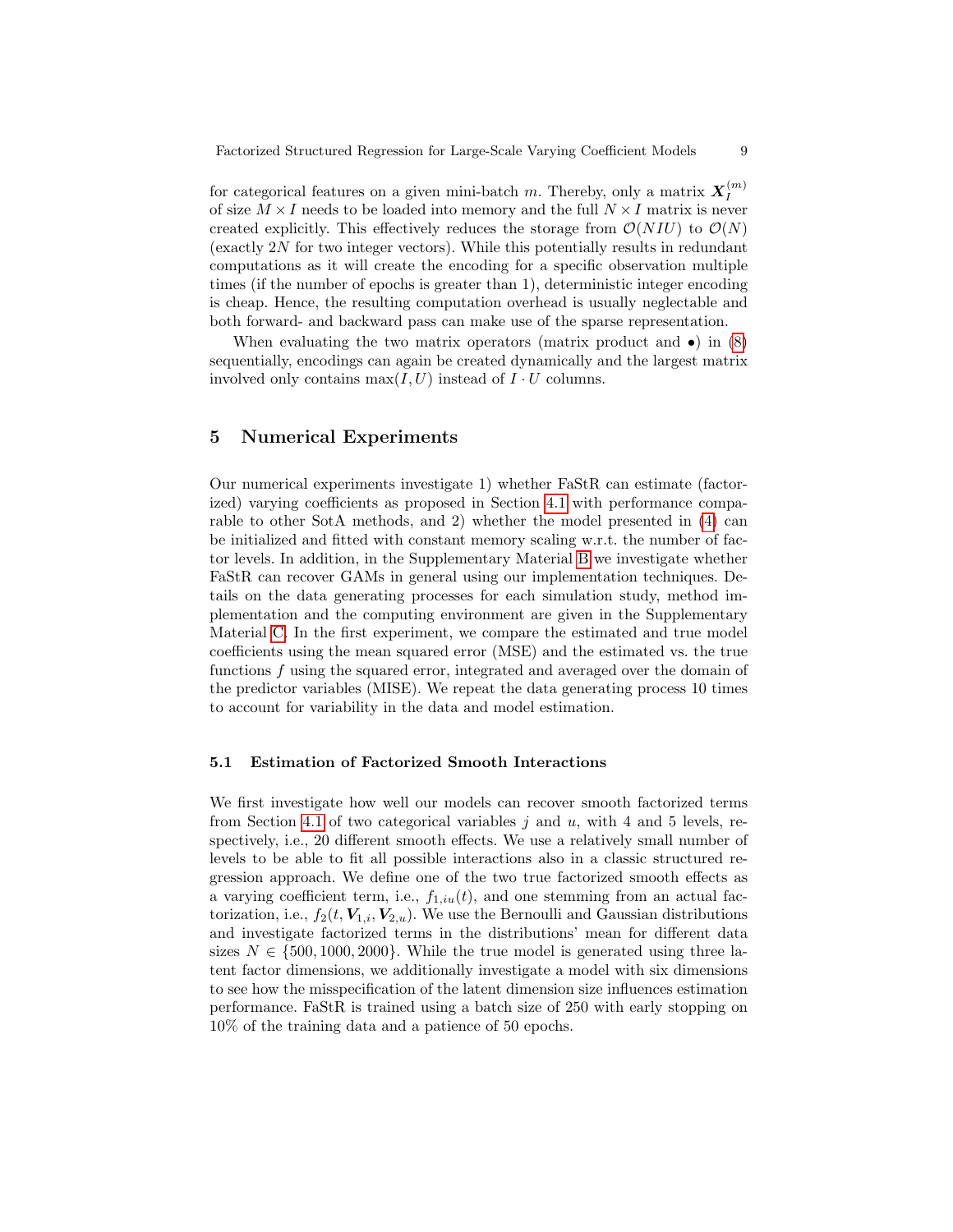Results All results show that FaStR can estimate varying coefficients equally well compared to a classic GAM estimation routine. Figure [1](#page-9-0) shows the resulting M(I)SE values for all data settings. Note that the GAM implicitly assumes as many latent dimensions as there are factor levels, but can also shrink single smooth functions to zero. In cases where it is feasible to fit smooth effects for every factor level (as is the case here), GAM can thus be seen as gold standard. For the case of a normal distribution, we observe that GAM yields better results, but also that the performance of FaStR converges to the one from GAM with increasing number of observations. For the Bernoulli case, our approach benefits from the optimization in a neural network and even outperforms the classic GAM estimation routine which requires a multiple of observations compared to a Gaussian setting for good estimation results (as, e.g., also found in [\[32\]](#page-15-12)).



<span id="page-9-0"></span>Fig. 1. Comparison of M(I)SE values for the estimated partial effects of different methods (colors) for factorized and non-factorized smooth terms (x-axis), different distributions (columns) and different data sizes (rows). Values  $> 1.5$  are set to the value 1.5 to improve readability.

#### 5.2 Memory Consumption

Finally, we compare the memory consumption of our implementation against the SotA implementation for big additive models (BAM) in the R [\[28\]](#page-15-13) package mgcv [\[38\]](#page-15-14) for an increasing number of category levels (20, 40, 60, 80) when using a categorical effect or a varying coefficient based on the representation proposed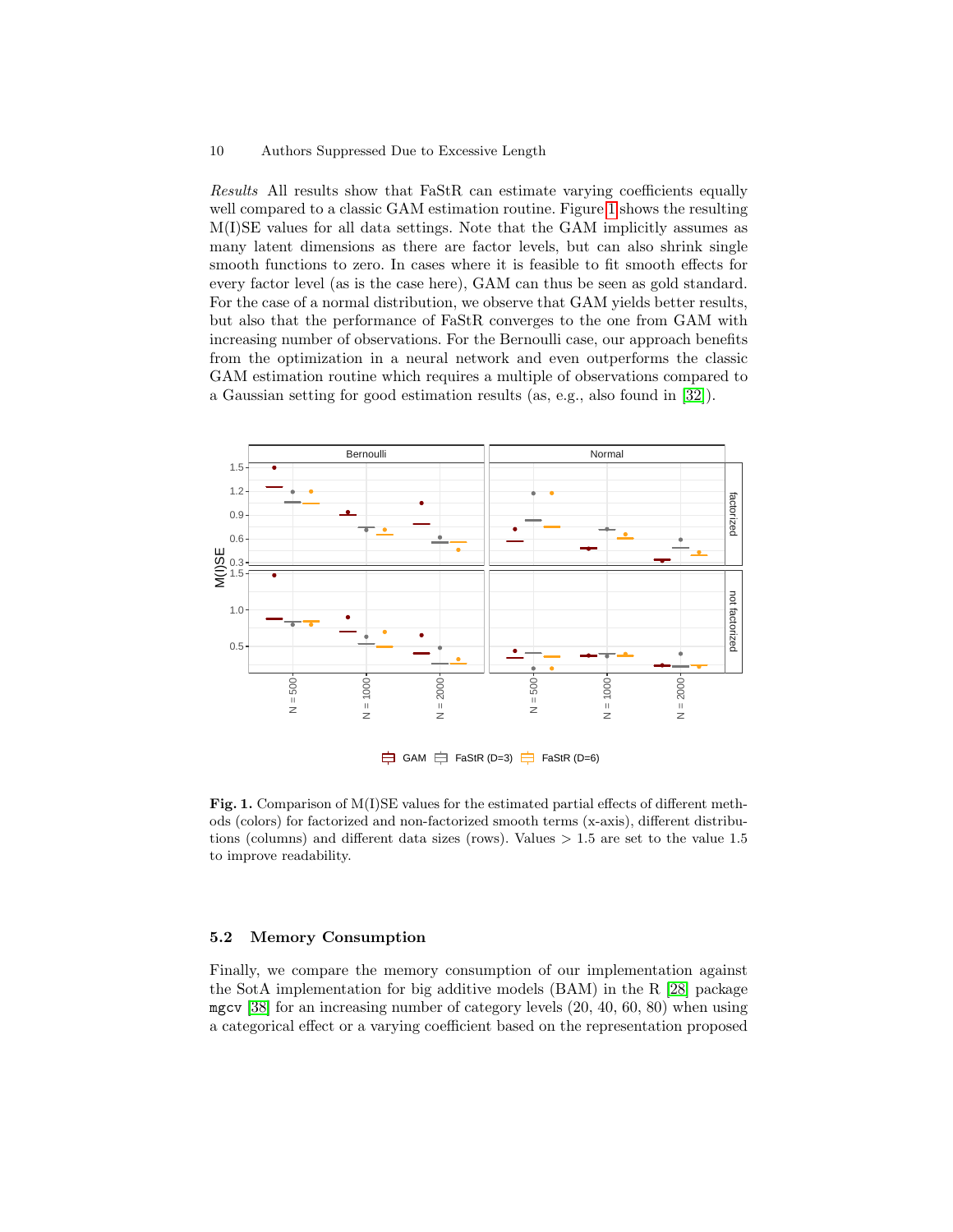in Section [4.2,](#page-7-0)  $N \in \{1000, 2000, 4000\}$  and optimization as in Section [5.1.](#page-8-0) While the improvement in memory consumption is expected to be even larger when using factorized terms instead of interaction terms with weights for each category combination, we do not use factorization in this experiment as there is no equivalent available in software for additive regression. Additionally, we also track the time when running FaStR for 10 epochs to see if there are notable changes in the time consumption for varying data generating settings.

Results Figure [2](#page-10-0) visualizes the results for all different settings and compares run times and memory consumption of the two methods for factor variables (single) and varying coefficient effects (varying). Results show that FaStR has both, almost constant time and memory consumption while the SotA method requires exponentially more memory for growing numbers of factor levels (as the whole encoded matrix must be loaded into memory). These results confirm that our implementation works as intended to allow for the estimation of varying coefficient models in large-scale settings.



<span id="page-10-0"></span>Fig. 2. Memory and time consumption (y-axis;  $log_{10}$ -scale) comparison between the SotA big additive model (BAM) implementation and our method (in different colours) for an increasing number of categorical levels (x-axis) of a factor effect (single) and varying coefficient term (varying) for different data sizes (columns).

# 6 Benchmarks

Although the focus of this work is to provide scalable and interpretable regression models, prediction performance of our models is also of (secondary) interest. We aim for a similar performance compared to SotA time-aware RS techniques, yet without the ambition to outperform these methods. We use the *MovieLens*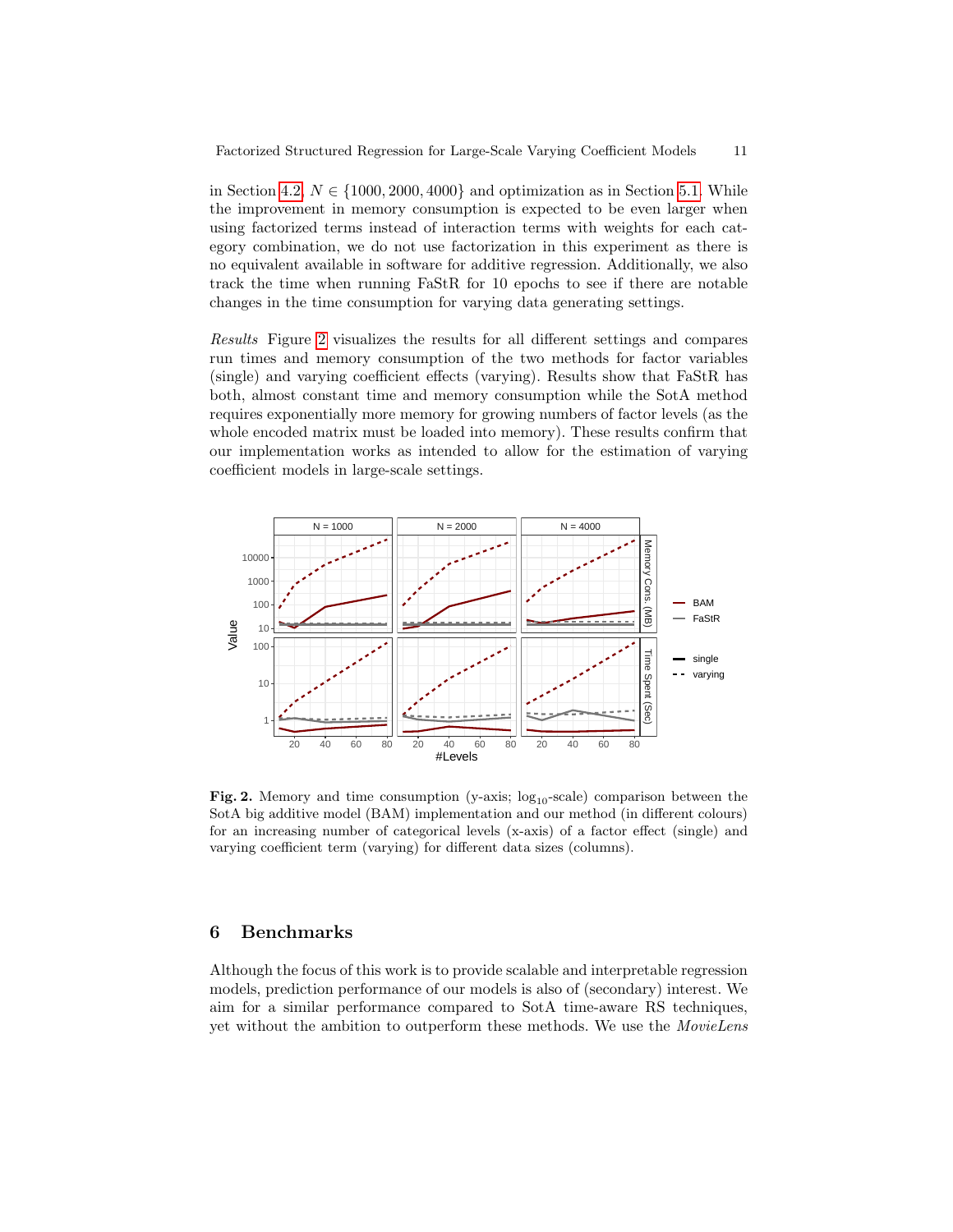10M movie ratings benchmark data set [\[16\]](#page-14-12), which is sparse in terms of useritem combinations, with items corresponding to rated movies. In addition, we benchmark models on a subset of the densely observed PhoneStudy behavior data set [\[36\]](#page-15-15), analyzed in more detail in Section [7.](#page-12-0) In both cases, we use single train-test splits  $(90\%/10\%$  and  $70\%/30\%$ , respectively) and evaluate the models predictive performance with the root mean squared error (RMSE). The different characteristics of both data sets are given in Table [1.](#page-11-0)

Table 1. Descriptive statistics of the two benchmark data sets.

<span id="page-11-0"></span>

|                                          |               | Movies Phone Study |
|------------------------------------------|---------------|--------------------|
| $\#$ Observations $(N)$                  | $\approx 9$ m | $\approx 8.7$ m    |
| $\#$ Users $(U)$                         | 69,878        | 342                |
| $\#$ Movies/Activities (I)               | 10,677        | 176                |
| # Unique Time Points $(T) \approx 6.5$ m |               | 348                |

Methods As comparison we use Bayesian timeSVD and Bayesian timeSVD++ flipped, two variations of the  $SVD++$  method [\[23\]](#page-14-13), a latent factor model whose key innovative feature is the incorporation of implicit user information. Both Bayesian timeSVD and Bayesian timeSVD++ flipped have been extended to be time-aware [\[24\]](#page-14-3) and optimized by Gibbs sampling using a Bayesian reformulation [\[31\]](#page-15-16). Bayesian timeSVD++ flipped integrates both implicit user and item information and has been reported to be the best-performing model among multiple SotA methods in a recent benchmark study [\[31\]](#page-15-16). The second variation, Bayesian timeSVD, is still a time-aware latent factor model, yet it does not incorporate implicit user or item information. As we are mainly interested in the performance of the proposed time-varying coefficient model, the Bayesian timeSVD provides a much fairer comparison with FaStR as it does not include the aforementioned types of implicit information. We use tuning parameter settings as given in [\[31\]](#page-15-16) for the two benchmark methods (i.e., we use the already tuned models). We

<span id="page-11-1"></span>Table 2. Benchmark results based on the RMSE on the respective test data set for both benchmark data sets (columns) for different methods (rows). Best results are in bold with the best results of the respective other method underlined.

|                        |             | Movies PhoneStudy |
|------------------------|-------------|-------------------|
| timeSVD                | 0.872 0.089 |                   |
| $timeSVD++flipped$     | 0.856 0.087 |                   |
| FaStR $(D = 10)$       |             | 0.984 0.076       |
| FaStR $(D=3)$          | 0.975 0.080 |                   |
| FaStR $(D = 1)$        | 0.890       | 0.087             |
| FaStR (w/o $f^{[3]}$ ) | 1.027 0.093 |                   |

compare these two models against our method as proposed in [\(4\)](#page-5-0) and thereby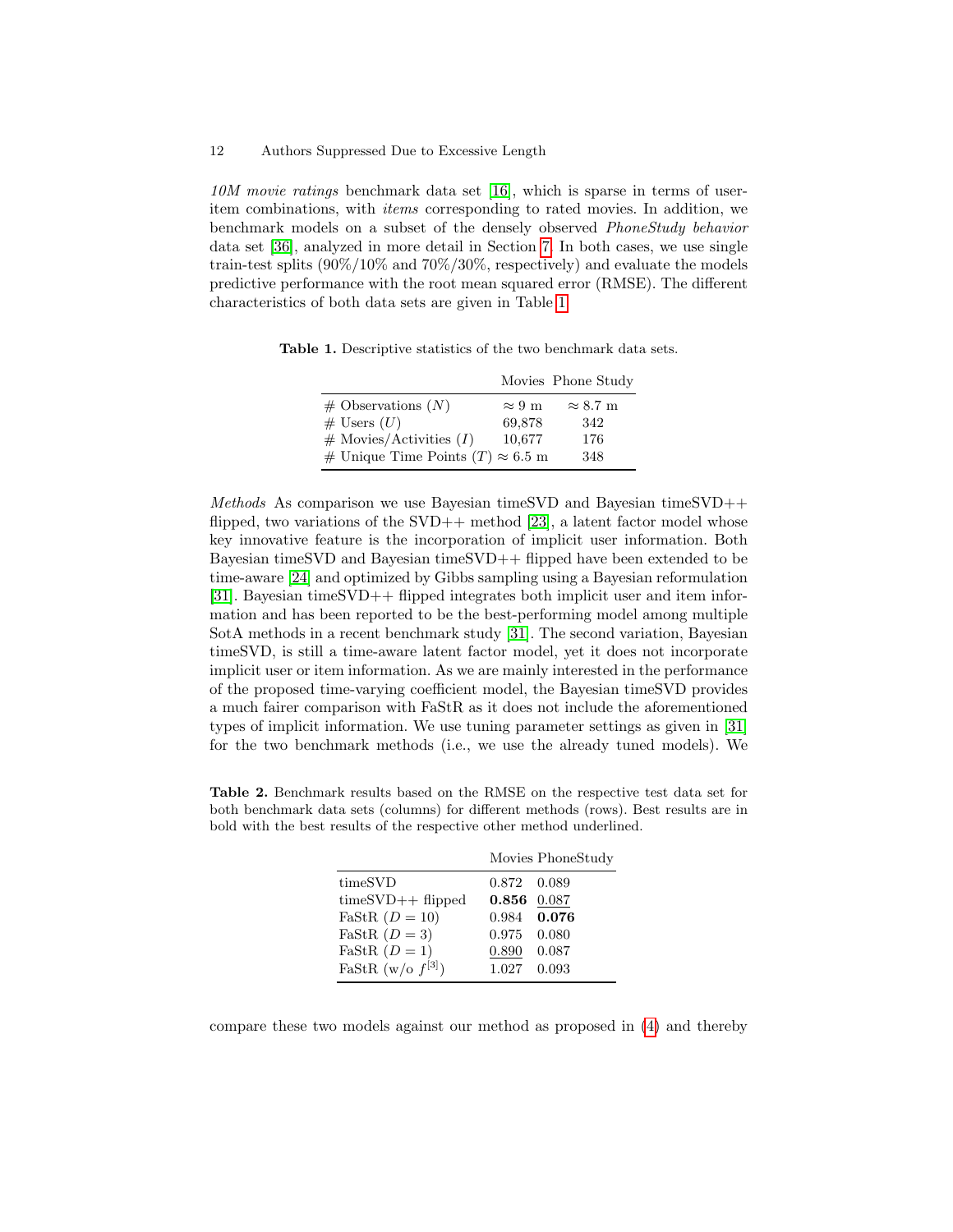not only test its predictive performance, but also its capability to scale well to high-dimensional data sets. We do not tune FaStR extensively, but perform a small ablation study by testing different latent dimensions ( $D \in 1,3,10$ ) for the factorized varying coefficient term  $f^{[3]}$  and by excluding the whole term. All models use early stopping based on a validation data split with the same proportion as the train-test split.

Results Table [2](#page-11-1) shows the performance of all methods. Interestingly, FaStR is competitive with the SotA timeSVD approaches, even though the premise of this paper was merely to develop a scalable variant of the varying coefficient model, not to propose a method with SotA performance on RS tasks.

# <span id="page-12-0"></span>7 User Behavior Phone Study



<span id="page-12-1"></span>Fig. 3. One dimension of the latent time-varying coefficients for different activities (left plot with "locked screen" in blue) and users (right plot with exemplary user in green) over 87 study days (x-axis). Vertical lines show Christmas and New Year's Eve.

We finally turn to the motivating case study. A more detailed description of the study and data set can be found in the Supplementary Material [D.](#page-19-0) To analyze the activity levels (a value between 0 and 1, indicating the intensity of the activity in the given aggregation window) of participants in the study, we model the expected activity levels using user and activity effects, their interaction based on a factorization, an effect of the day of the week (Mon - Sun), the time of the day (6-hour windows), a factorized interaction of users and weekday as well as users and daytime, and a smooth time-dependent study day effect varying by user and/or activity. All factorizations use a three-dimensional latent space.

Results Results are generally plausible and in line with prior expectations. While various model effects are examined in the Supplementary Material, we here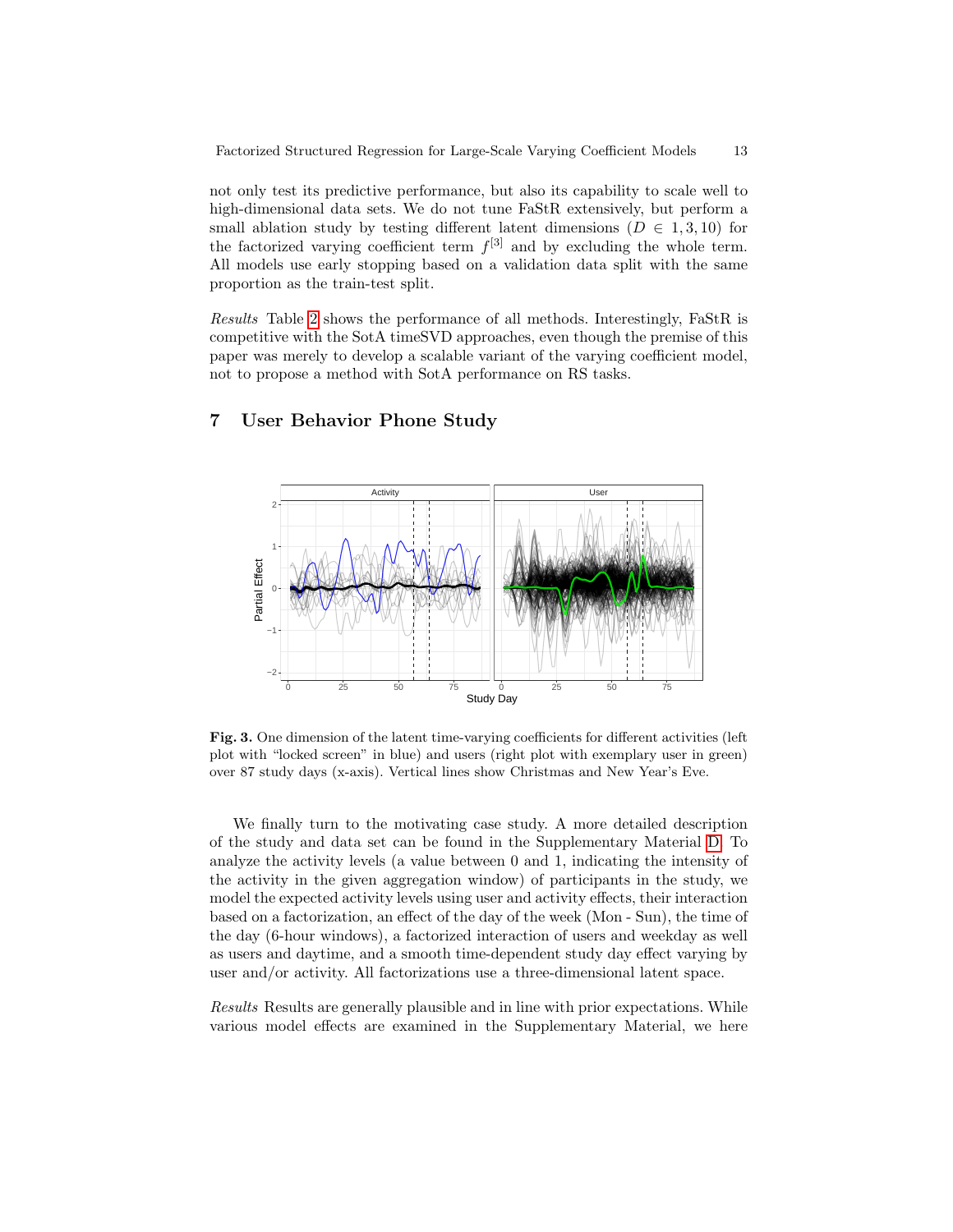briefly analyze the factorized varying coefficient interaction by analyzing its latent factors. One of the dimensions is depicted in Figure [3.](#page-12-1) Most activities follow a global pattern (darker concentration of lines), while a few show very specific sequences. For example, the "locked screen" event is observed less in the days around New Year's Eve. At the user level, no general pattern is visible (in part due to the different starting dates of the participants), but we still observe sudden changes in activity around holidays such as Christmas.

# 8 Conclusion and Outlook

In this work we presented an amalgamation of structured statistical regression and RS to allow for large-scale varying coefficient models with many categorical levels. For this, we leveraged factorization approaches combined with an efficient neural network-based implementation. Empirical results confirm the efficacy of our proposal. In order to make the proposed approach as flexible as commonly used statistical regression software, we used a model-based point of view and cast the approach as a generalized additive model. An interesting future avenue and additional advantage of formulating the RS model as structured additive regression is the possibility to extend this approach to distributional regression, in order to account, e.g., for aleatoric uncertainty in the data generating process.

# Acknowledgement

This work has been partially supported by the German Federal Ministry of Education and Research (BMBF) under Grant No. 01IS18036A.

# References

- <span id="page-13-3"></span>1. Abadi, M., Barham, P., Chen, J., Chen, Z., Davis, A., Dean, J., Devin, M., Ghemawat, S., Irving, G., Isard, M., et al.: Tensorflow: A system for large-scale machine learning. In: 12th {USENIX} symposium on operating systems design and implementation ({OSDI} 16). pp. 265–283 (2016)
- <span id="page-13-1"></span>2. Al-Hadi, I., Sharef, N.M., Sulaiman, M.N., Mustapha, N.: Review of the temporal recommendation system with matrix factorization. Int. J. Innov. Comput. Inf. Control 13(5), 1579–1594 (2017)
- <span id="page-13-2"></span>3. Baltrunas, L., Ricci, F.: Experimental evaluation of context-dependent collaborative filtering using item splitting. User Modeling and User-Adapted Interaction 24(1-2), 7–34 (2014)
- <span id="page-13-4"></span>4. Baumeister, R., Vohs, K.D., Funder, D.C.: Psychology as the science of self-reports and finger movements: Whatever happened to actual behavior? Perspectives on Psychological Science 2, 396–403 (12 2007)
- <span id="page-13-0"></span>5. Blondel, M., Fujino, A., Ueda, N., Ishihata, M.: Higher-order factorization machines. In: Lee, D., Sugiyama, M., Luxburg, U., Guyon, I., Garnett, R. (eds.) Advances in Neural Information Processing Systems. vol. 29. Curran Associates, Inc. (2016)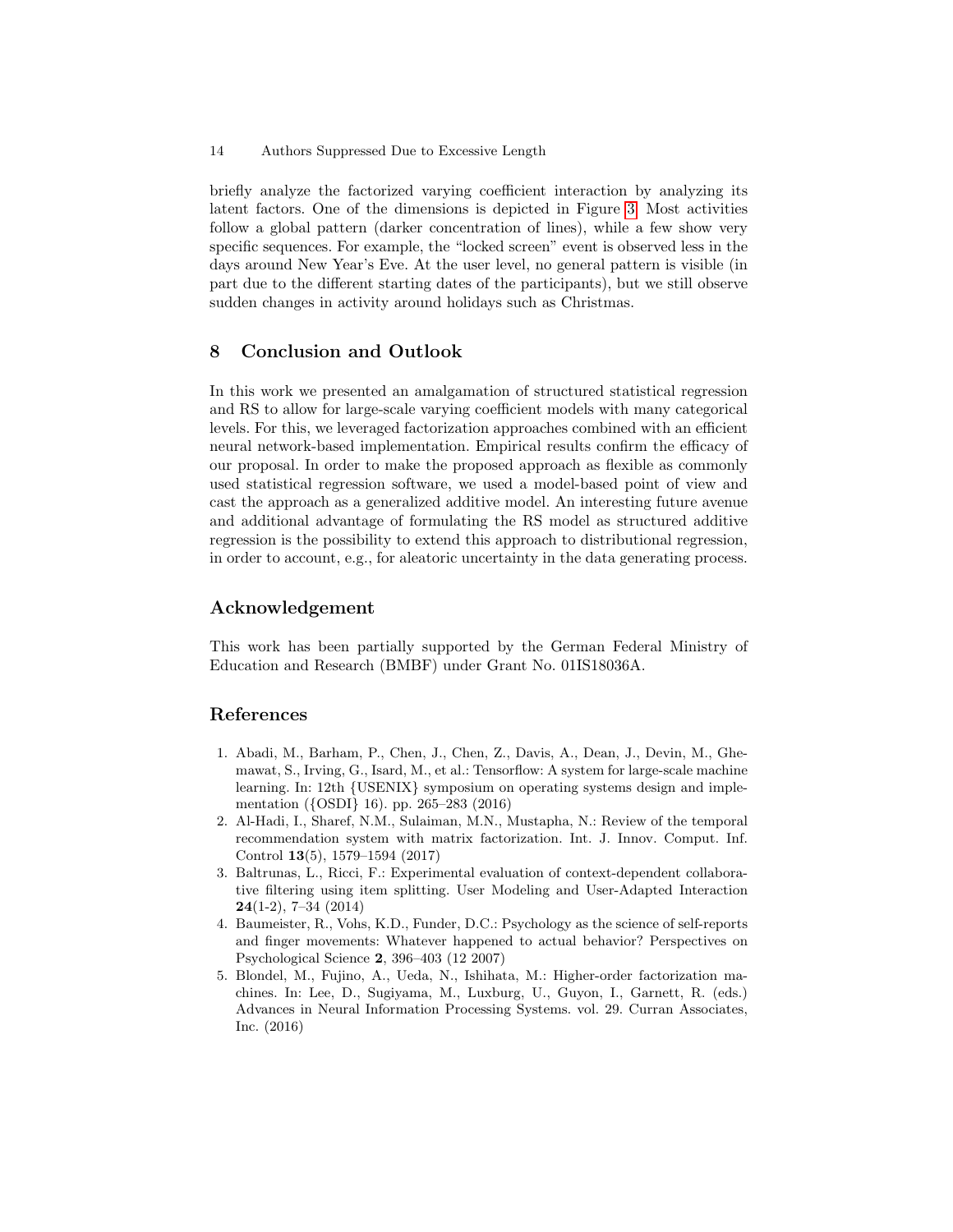Factorized Structured Regression for Large-Scale Varying Coefficient Models 15

- <span id="page-14-14"></span>6. Buja, A., Hastie, T., Tibshirani, R.: Linear Smoothers and Additive Models. The Annals of Statistics  $17(2)$ ,  $453 - 510$  (1989)
- <span id="page-14-9"></span>7. Campos, P.G., Díez, F., Cantador, I.: Time-aware recommender systems: a comprehensive survey and analysis of existing evaluation protocols. User Modeling and User-Adapted Interaction 24(1), 67–119 (2014)
- <span id="page-14-5"></span>8. Chen, T., Yin, H., Nguyen, Q.V.H., Peng, W.C., Li, X., Zhou, X.: Sequence-aware factorization machines for temporal predictive analytics. In: 2020 IEEE 36th International Conference on Data Engineering (ICDE). pp. 1405–1416. IEEE (2020)
- <span id="page-14-15"></span>9. Chu, E., Keshavarz, A., Boyd, S.: A distributed algorithm for fitting generalized additive models. Optimization and Engineering 14(2), 213–224 (2013)
- <span id="page-14-4"></span>10. Chua, F.C.T., Oentaryo, R.J., Lim, E.P.: Modeling temporal adoptions using dynamic matrix factorization. In: 2013 IEEE 13th International Conference on Data Mining. pp. 91–100 (2013)
- <span id="page-14-6"></span>11. Condli, M.K., Lewis, D.D., Madigan, D., Posse, C.: Bayesian mixed-effects models for recommender systems. In: ACM SIGIR. vol. 99 (1999)
- <span id="page-14-11"></span>12. Currie, I.D., Durban, M., Eilers, P.H.: Generalized linear array models with applications to multidimensional smoothing. Journal of the Royal Statistical Society: Series B (Statistical Methodology) 68(2), 259–280 (2006)
- <span id="page-14-8"></span>13. Guo, Y., Su, Y., Yang, Z., Zhang, A.: Explainable recommendation systems by generalized additive models with manifest and latent interactions (2020)
- <span id="page-14-7"></span>14. Hada, D.V., M., V., Shevade, S.K.: Rexplug: Explainable recommendation using plug-and-play language model. In: Proceedings of the 44th International ACM SI-GIR Conference on Research and Development in Information Retrieval. p. 81–91. SIGIR '21, Association for Computing Machinery, New York, NY, USA (2021)
- <span id="page-14-16"></span>15. Harari, G.M., Lane, N.D., Wang, R., Crosier, B.S., Campbell, A.T., Gosling, S.D.: Using smartphones to collect behavioral data in psychological science: Opportunities, practical considerations, and challenges. Perspectives on Psychological Science 11, 838–854 (11 2016)
- <span id="page-14-12"></span>16. Harper, F.M., Konstan, J.A.: The movielens datasets: History and context 5(4) (2015)
- <span id="page-14-10"></span>17. Hastie, T., Tibshirani, R.: Varying-coefficient models. Journal of the Royal Statistical Society: Series B (Methodological) 55(4), 757–779 (1993)
- <span id="page-14-17"></span>18. Hester, J.: bench: High Precision Timing of R Expressions (2020), [https://CRAN.](https://CRAN.R-project.org/package=bench) [R-project.org/package=bench](https://CRAN.R-project.org/package=bench), r package version 1.1.1
- <span id="page-14-1"></span>19. Hong, F., Huang, D., Chen, G.: Interaction-aware factorization machines for recommender systems. In: Proceedings of the AAAI Conference on Artificial Intelligence. vol. 33, pp. 3804–3811 (2019)
- <span id="page-14-2"></span>20. Imaizumi, M., Hayashi, K.: Tensor decomposition with smoothness. In: International Conference on Machine Learning. pp. 1597–1606. PMLR (2017)
- <span id="page-14-0"></span>21. Jin, R., Li, D., Gao, J., Liu, Z., Chen, L., Zhou, Y.: Towards a better understanding of linear models for recommendation. In: Proceedings of the 27th ACM SIGKDD Conference on Knowledge Discovery & Data Mining. p. 776–785. KDD '21, Association for Computing Machinery, New York, NY, USA (2021)
- <span id="page-14-18"></span>22. Kneib, T., Silbersdorff, A., Säfken, B.: Rage against the mean  $-$  a review of distributional regression approaches. Econometrics and Statistics (2021)
- <span id="page-14-13"></span>23. Koren, Y.: Factorization meets the neighborhood: a multifaceted collaborative filtering model. In: Proceedings of the 14th ACM SIGKDD international conference on Knowledge discovery and data mining. pp. 426–434 (2008)
- <span id="page-14-3"></span>24. Koren, Y.: Collaborative filtering with temporal dynamics. In: Proceedings of the 15th ACM SIGKDD international conference on Knowledge discovery and data mining. pp. 447–456 (2009)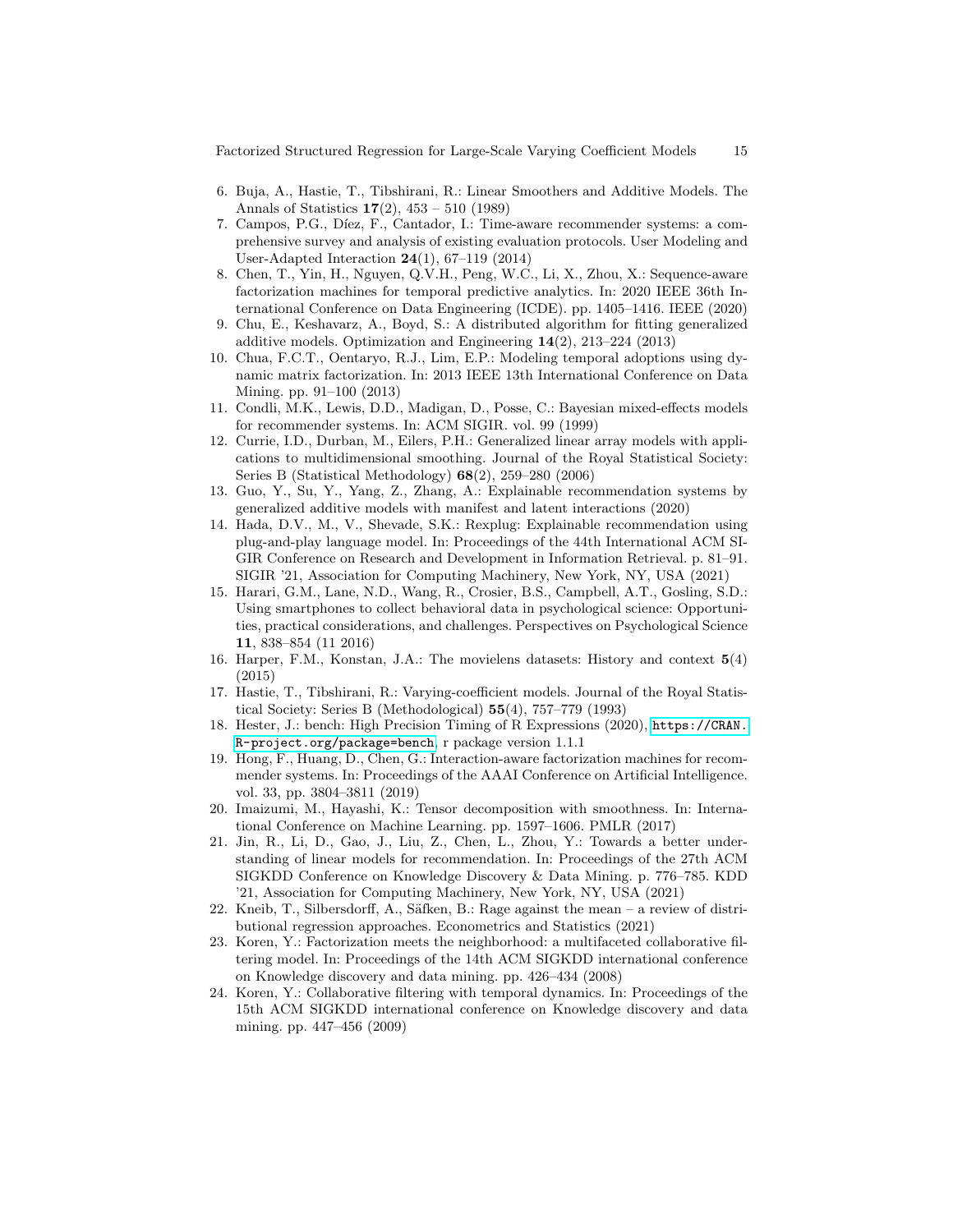- 16 Authors Suppressed Due to Excessive Length
- <span id="page-15-3"></span>25. Koren, Y., Bell, R., Volinsky, C.: Matrix factorization techniques for recommender systems. Computer 42(8), 30–37 (2009)
- <span id="page-15-18"></span>26. Lewin, K.: Defining the 'field at a given time.'. Psychological Review 50, 292–310 (1943)
- <span id="page-15-10"></span>27. Nelder, J.A., Wedderburn, R.W.: Generalized linear models. Journal of the Royal Statistical Society: Series A (General) 135(3), 370–384 (1972)
- <span id="page-15-13"></span>28. R Core Team: R: A Language and Environment for Statistical Computing. R Foundation for Statistical Computing, Vienna, Austria (2021)
- <span id="page-15-7"></span>29. Rendle, S.: Factorization machines. In: 2010 IEEE International conference on data mining. pp. 995–1000. IEEE (2010)
- <span id="page-15-6"></span>30. Rendle, S., Krichene, W., Zhang, L., Anderson, J.: Neural collaborative filtering vs. matrix factorization revisited. In: Fourteenth ACM Conference on Recommender Systems. pp. 240–248 (2020)
- <span id="page-15-16"></span>31. Rendle, S., Zhang, L., Koren, Y.: On the Difficulty of Evaluating Baselines: A Study on Recommender Systems. arXiv preprint arXiv:1905.01395 (May 2019)
- <span id="page-15-12"></span>32. R¨ugamer, D., Kolb, C., Klein, N.: Semi-Structured Deep Distributional Regression: A Combination of Additive Models and Deep Learning. arXiv preprint arXiv:2002.05777 (2020)
- <span id="page-15-17"></span>33. Ruppert, D., Wand, M., Carroll, R.: Semiparametric Regression. Cambridge Series in Statistical and Probabilistic Mathematics, Cambridge University Press (2003)
- <span id="page-15-9"></span>34. Shan, H., Banerjee, A.: Generalized probabilistic matrix factorizations for collaborative filtering. In: 2010 IEEE International Conference on Data Mining. pp. 1025– 1030 (2010)
- <span id="page-15-2"></span>35. Srebro, N., Rennie, J.D., Jaakkola, T.S.: Maximum-margin matrix factorization. In: NIPS. vol. 17, pp. 1329–1336. Citeseer (2004)
- <span id="page-15-15"></span>36. Stachl, C., Au, Q., Schoedel, R., Gosling, S.D., Harari, G.M., Buschek, D., Völkel, S.T., Schuwerk, T., Oldemeier, M., Ullmann, T., Hussmann, H., Bischl, B., Bühner, M.: Predicting personality from patterns of behavior collected with smartphones. Proceedings of the National Academy of Sciences 117, 17680–17687 (7 2020)
- <span id="page-15-4"></span>37. Thorat, P.B., Goudar, R., Barve, S.: Survey on collaborative filtering, contentbased filtering and hybrid recommendation system. International Journal of Computer Applications 110(4), 31–36 (2015)
- <span id="page-15-14"></span>38. Wood, S.N.: Fast stable restricted maximum likelihood and marginal likelihood estimation of semiparametric generalized linear models. Journal of the Royal Statistical Society (B) 73(1), 3–36 (2011)
- <span id="page-15-0"></span>39. Wood, S.N.: Generalized additive models: an introduction with R. Chapman and Hall/CRC (2017)
- <span id="page-15-11"></span>40. Wood, S.N.: Inference and computation with generalized additive models and their extensions. Test 29(2), 307–339 (2020)
- <span id="page-15-1"></span>41. Wood, S.N., Li, Z., Shaddick, G., Augustin, N.H.: Generalized additive models for gigadata: Modeling the u.k. black smoke network daily data. Journal of the American Statistical Association 112(519), 1199–1210 (2017)
- <span id="page-15-5"></span>42. Wu, C., Lian, D., Ge, Y., Zhu, Z., Chen, E., Yuan, S.: Fight fire with fire: Towards robust recommender systems via adversarial poisoning training. In: Proceedings of the 44th International ACM SIGIR Conference on Research and Development in Information Retrieval. p. 1074–1083. SIGIR '21, Association for Computing Machinery, New York, NY, USA (2021)
- <span id="page-15-8"></span>43. Yu, H.F., Rao, N., Dhillon, I.S.: Temporal regularized matrix factorization for high-dimensional time series prediction. In: Lee, D., Sugiyama, M., Luxburg, U., Guyon, I., Garnett, R. (eds.) Advances in Neural Information Processing Systems. vol. 29. Curran Associates, Inc. (2016)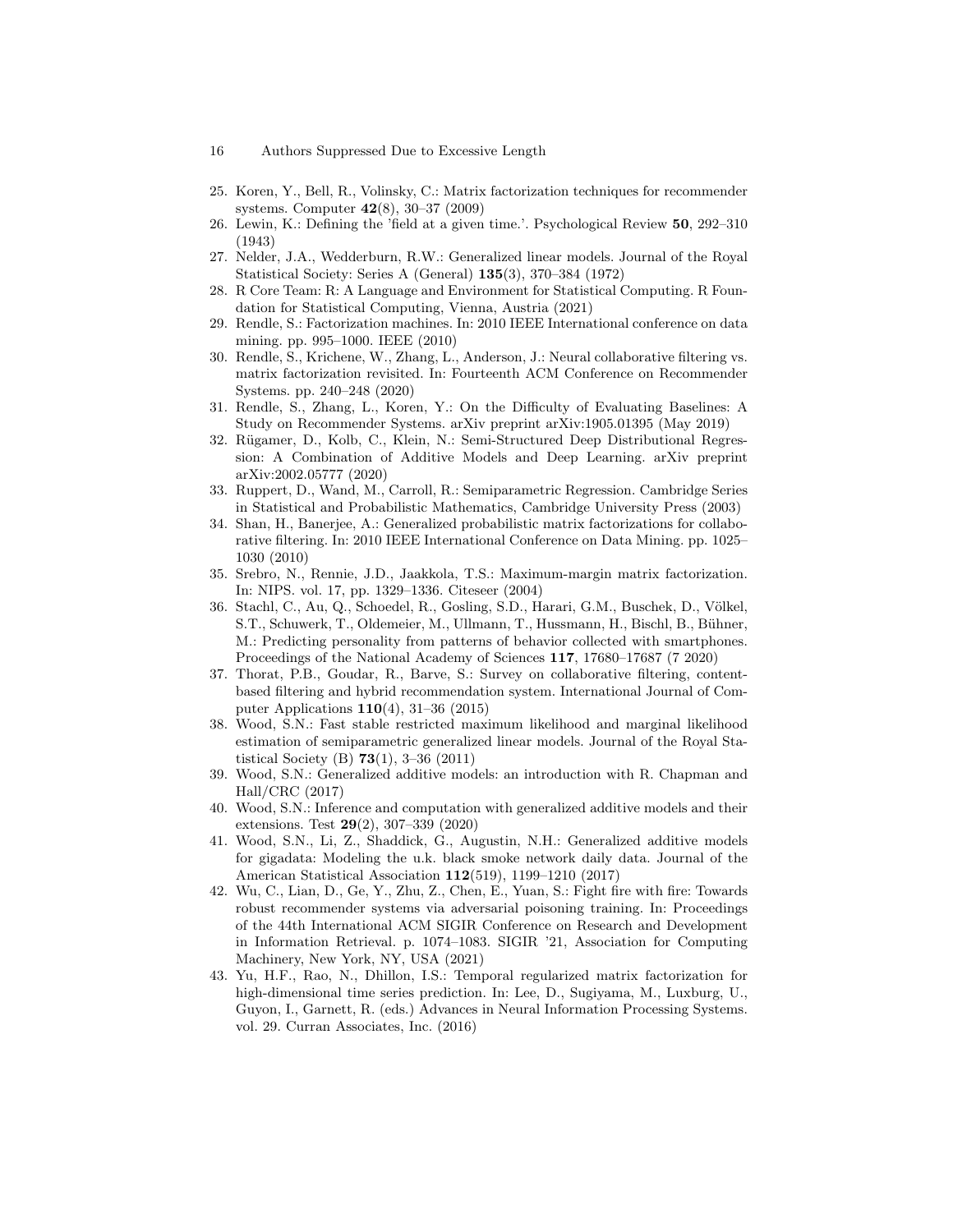- <span id="page-16-1"></span>44. Zhang, X., Zhou, Y., Ma, Y., Chen, B.C., Zhang, L., Agarwal, D.: Glmix: Generalized linear mixed models for large-scale response prediction. p. 363–372. KDD '16, Association for Computing Machinery, New York, NY, USA (2016)
- <span id="page-16-3"></span>45. Zhang, Y., Bi, X., Tang, N., Qu, A.: Dynamic tensor recommender systems. Journal of Machine Learning Research 22(65), 1–35 (2021)
- <span id="page-16-0"></span>46. Zhao, W.X., Mu, S., Hou, Y., Lin, Z., Li, K., Chen, Y., Lu, Y., Wang, H., Tian, C., Pan, X., Min, Y., Feng, Z., Fan, X., Chen, X., Wang, P., Ji, W., Li, Y., Wang, X., Wen, J.R.: Recbole: Towards a unified, comprehensive and efficient framework for recommendation algorithms (2020)
- <span id="page-16-2"></span>47. Zhuang, H., Wang, X., Bendersky, M., Grushetsky, A., Wu, Y., Mitrichev, P., Sterling, E., Bell, N., Ravina, W., Qian, H.: Interpretable ranking with generalized additive models. In: Proceedings of the 14th ACM International Conference on Web Search and Data Mining. p. 499–507. WSDM '21, Association for Computing Machinery, New York, NY, USA (2021)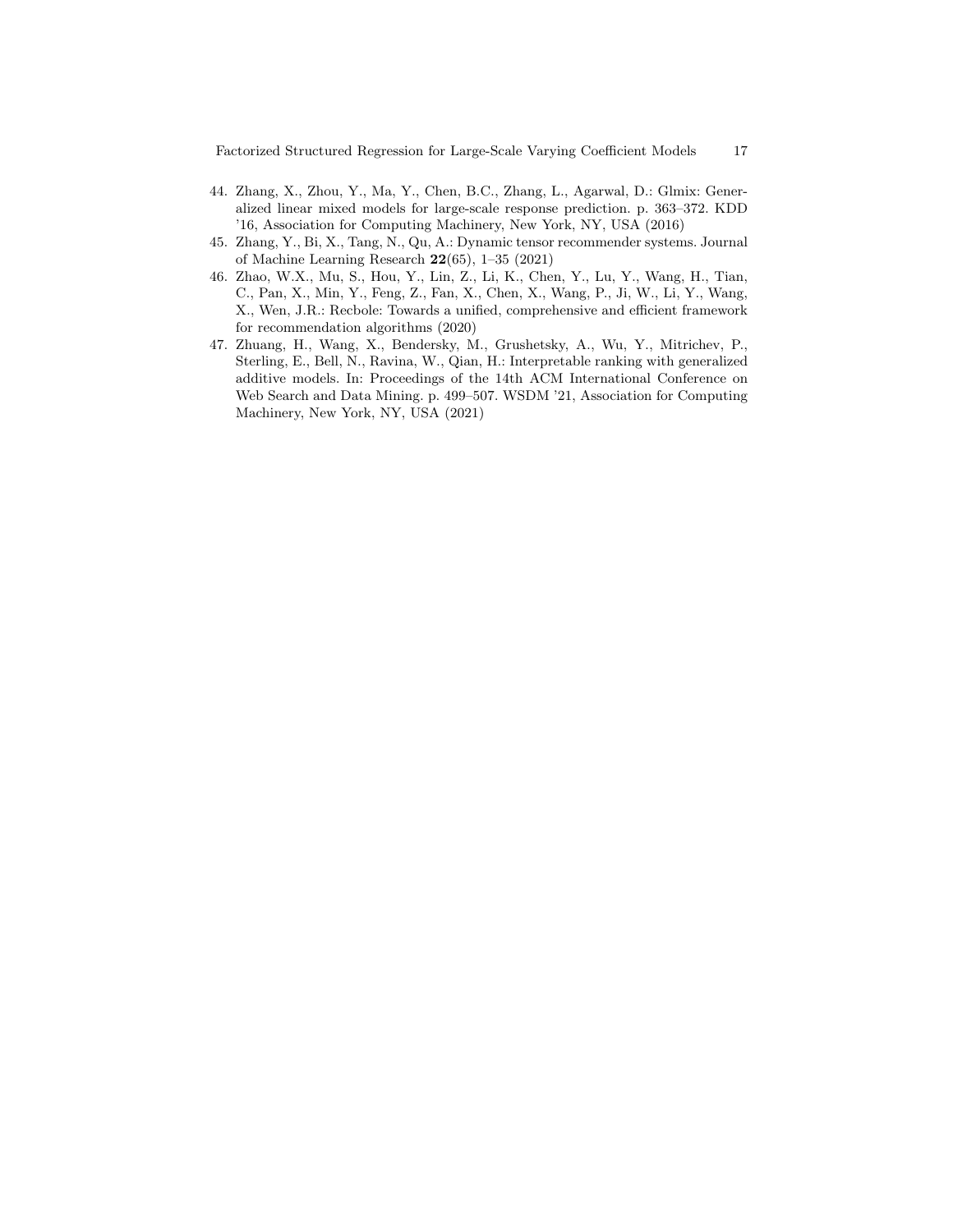# <span id="page-17-0"></span>A Penalization and Optimization

The proposed model can be optimized by (restricted) Maximum Likelihood with negative log-likelihood as loss function and additional difference penalty terms  $J_0, \ldots, J_3$  for model terms  $f^{[0]}, \ldots, f^{[3]}$  that penalize differences in neighboring basis coefficients to enforce smoothness (see, e.g., [\[39\]](#page-15-0) for more details). In order to determine the amount of smoothness (the amount of penalization), every penalty term is controlled with a respective smoothing parameter  $\lambda_0, \ldots, \lambda_3$ . Next to tuning these parameters, a possible option is to opt for equal amount of smoothness of all involved non-linear functions. This can be realized by setting the *degrees-of-freedom* df<sub>i</sub> for each smooth term  $j \in \{0, \ldots, 3\}$  to the same value df. As all involved terms are penalized linear smoothers [\[6\]](#page-14-14), we can exploit the one-to-one mapping between  $df_i$  and  $\lambda_j$ , and efficiently calculate the different  $\lambda_j$ values corresponding to df<sub>j</sub>  $\equiv$  df using the Demmler-Reinsch Orthogonalization (see Appendix B.1.1 of [\[33\]](#page-15-17)). Given the different  $\lambda$  values, varying coefficient models such as [\(4\)](#page-5-0) are convex optimization problems that can be solved efficiently (see, e.g.,  $[9]$ ).

# <span id="page-17-1"></span>B Further Numerical Experiments

### B.1 General Estimation Performance

The goal of the experiments in this subsection is to show that our framework is able to represent effects of GAMs and works well when applying implementation techniques from Section [4.2](#page-7-0) together with neural-based optimization routines. To this end, we simulate GAM models for different data sizes  $N \in \{1000, 2000, 4000\}$ from different distributions (Bernoulli, Beta, Gaussian, Poisson) with five nonlinear smooth terms, a tensor product smooth, a varying coefficient effect with a categorical variable i with 10 levels, and an interaction term of two categorical variables  $j$  and  $u$ , each with 10 levels. FaStR is trained using a batch size of 50 with early stopping on  $10\%$  of the training data and a patience of 100 epochs.

Results All results indicate that FaStR can estimate the different effects and distributions equally well when compared to a SotA estimation technique for GAMs [\[38\]](#page-15-14)). Figure [4](#page-18-0) shows the resulting mean (integrated) squared error (M(I)SE) val- $ues<sup>6</sup>$  $ues<sup>6</sup>$  $ues<sup>6</sup>$  for all simulation settings, indicating that FaStR's estimation of the splines, factor effects and varying coefficients works well and even seems less vulnerable to difficult data settings (here the estimation of categorical variable effects for the Bernoulli distribution).

### <span id="page-17-2"></span>C Details on Numerical Experiments

We here describe the details how data is generated in our numerical experiments. For details on the computing environment see Section [E.](#page-20-0)

<span id="page-17-3"></span><sup>6</sup> See Supplementary Material [C](#page-17-2) for a detailed definition.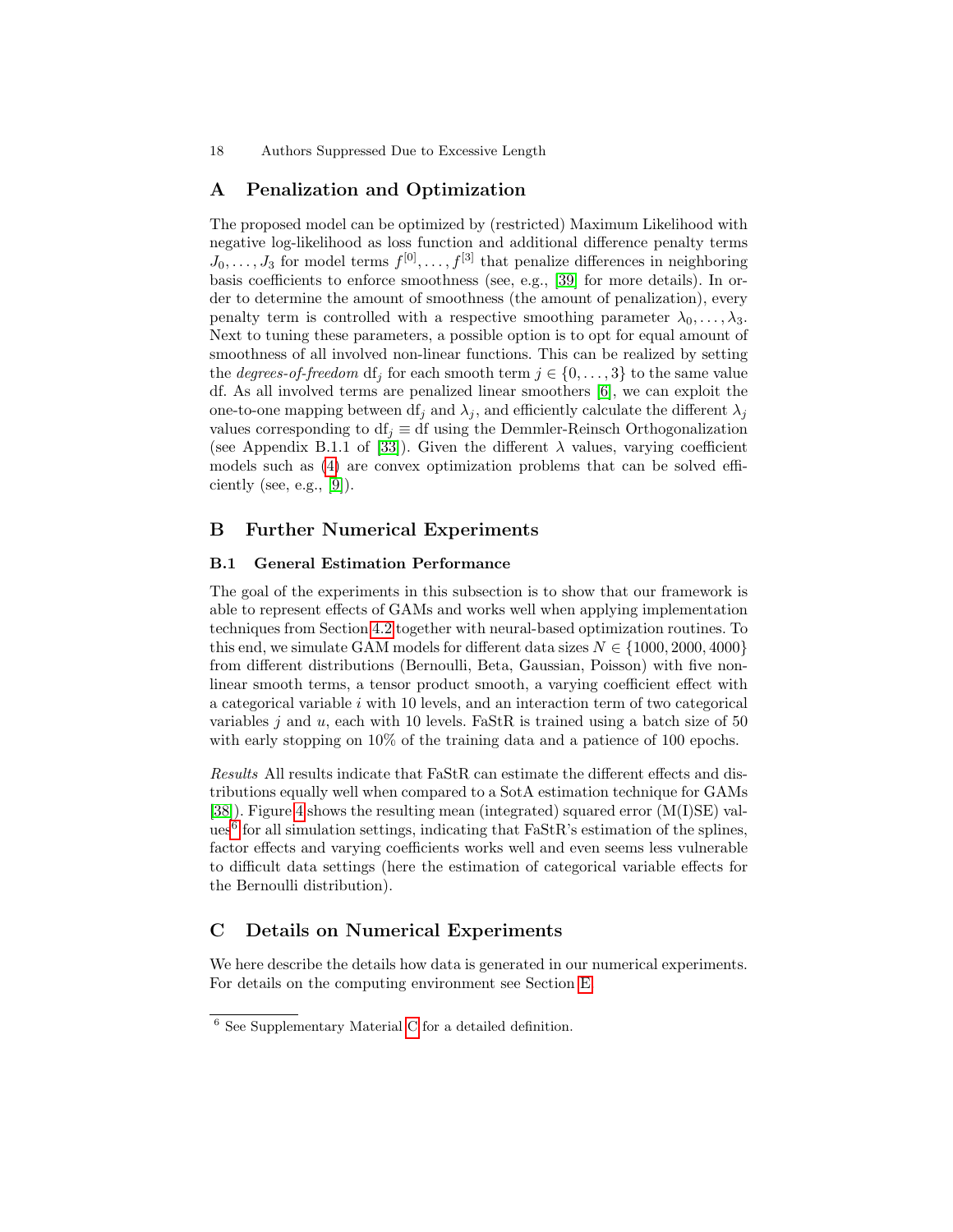

**白** GAM 白 FaStR

<span id="page-18-0"></span>Fig. 4. Comparison of model fits of the SotA GAM implementation (in red) and our method (in gray) for different model terms (columns), different distributions (x-axis) and corresponding M(I)SE values visualized by boxplots over 10 runs and different numbers of observations. Outliers (values larger 3) are set to 3.

In all simulations, we use the same data generating process to create the additive predictor  $\eta_{iu}(t)$ . Depending on the distribution F to be simulated, we transform  $\eta_{iu}(t)$  with the respective h-function to generate the distribution's mean  $\theta_{iu}(t) = h(\eta_{iu}(t))$  and draw outcome values according to  $Y_{iu}(t) \sim \mathcal{F}(\theta_{iu}(t))$ . The additive predictor  $\eta$  itself is generated by first drawing numerical features from a standard uniform distribution and categorical features using a balanced design with I (or U) different categories and  $|I/N|$  ( $|U/N|$ ) observations per category. Based on the numeric values, univariate splines are generated using the functions  $f_{uni,1}(x) = -(x/4)^5$ ,  $f_{uni,2}(x) = \log(x^2)/10$ ,  $f_{uni,3}(x) = \sin(3x)$ ,  $f_{uni,4}(x) = (\sin(3x) \cdot 0.1 + 1) \cdot I(x < 0) + (-2x+1)/4 \cdot I(x \ge 0)$  with indicator function  $I(\cdot)$  and  $f_{uni,5}(x) = -x \tanh(3x) \cdot \sin(4x)/4$ . Bivariate tensor-product splines are generated using the function  $f_{bi}(x, y) = (\pi^{0.3} \cdot 0.4) \cdot (1.2 \cdot \exp(-(x-0.2)^2/0.09 (y-0.3)^2/0.16 + 0.8 \cdot \exp(-(x-0.7)^2/0.09 - (y-0.8)^2/0.16)$  and the smooth part of varying coefficient splines using one of the following functions (depending on the category of the factor variable):  $f_{vc,1}(x) = \cos(3x)$ ,  $f_{vc,2}(x) = \tanh(3x)$ ,  $f_{vc,3}(x) = -(x/4)^3$ ,  $f_{vc,4}(x) = \cos(3x - 2) \cdot (-x/3)$ ,  $f_{vc,5}(x) = \exp(x/2) - 1$ ,  $f_{vc,6}(x) = (x/2)^2, f_{vc,7}(x) = \sin(x)\cos(x), f_{vc,8}(x) = \sqrt{|x|}, f_{vc,9}(x) = -(x/4)^5,$  $f_{vc,10}(x) = \log(x^2)/100.$ 

We evaluate all non-linear functions by taking the point-wise MSE and integrate over the whole function domain. More specifically, given a function  $f(t)$ and estimate  $\hat{f}(t)$  of feature  $t \in \mathcal{T}$  with sampled values  $t_1, \ldots, t_n$ , the MISE is calculated by  $\mathbb{E}\int_{\mathcal{T}}(\hat{f}(t)-f(t))^2dt \approx n^{-1}\sum_{i=1}^n \Delta_i(\hat{f}(t_i)-f(t_i))^2$ , where  $\Delta_i$  are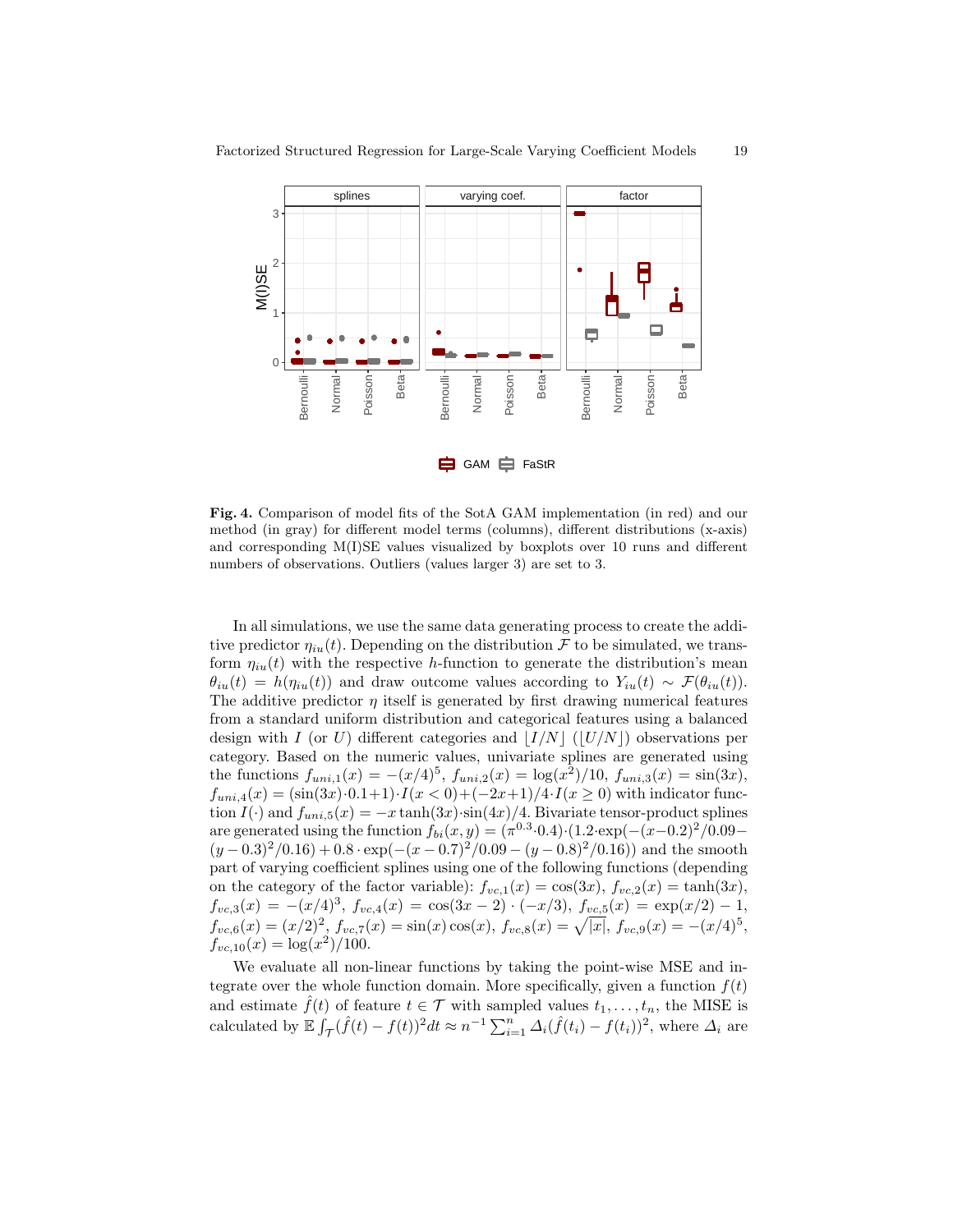integration weights. We do this on the  $n$  simulated training data points as the goal is to evaluate estimation performance.

### <span id="page-19-0"></span>D Details Phone Study

#### D.1 Motivation

In the behavioral sciences and psychology in particular, the understanding and prediction of behavior is one of the main goals. For a long time, it has been assumed that behavior can be seen as a function of a person's internal factors (e.g., personality traits, past experiences) and external factors (e.g., perceived environment) [\[26\]](#page-15-18). However, as trivial as this assumption might seem, it has proven very difficult for researchers to investigate this assumption empirically [\[4\]](#page-13-4). The currently ongoing digital revolution in behavioral sciences is driven by the increasing availability of large quantities of digital behavioral data which can be collected directly with consumer devices. High-dimensional, fine-grained mobile sensing data has emerged as one of the most promising sources of information to study human behavior and experience, unobtrusively, in the wild, and at very large scale [\[15\]](#page-14-16). This development requires new methods to handle largescale data while also yielding interpretable models. Here, we demonstrate the usefulness of FaStR in a first analysis of human behavior inferred from a highdimensional mobile sensing data.

#### D.2 Data set and model specification

The PhoneStudy dataset [\[36\]](#page-15-15) consists of behavioral metrics that were obtained with smartphone sensing. The dataset features various activities (mobility, calendar events, music listening, calling, power charging, app use and more). Here we use a subset of the dataset that includes up to 87 days of sensing and that was collected during a study period from October 28th, 2017 to January 22nd, 2018. After pre-processing, we obtain activities from 342 participants in Germany in 6-hour windows  $(0.6, 6.12, 12.18, 18.24)$  throughout each day of the study period.

#### D.3 Results

Based on the model's estimated effects, WiFi events (connected/disconnected/disabled), airplane mode, Bluetooth (off) and power charging are the top categories with highest overall (i.e., user-independent) activities, while certain apps show the lowest overall activity. Results further show that activity of mobile phone usage notably decreases towards the end of the week (Figure [5\)](#page-20-1) with activity on Saturday being the lowest, and users are least active in the [0-6]h window (i.e., during sleep), closely followed by the window [12-18]h (e.g., during work/school). Moreover, the results of our factorization approach show that some activities are specific to certain time points (e.g., phone charging is done more often at the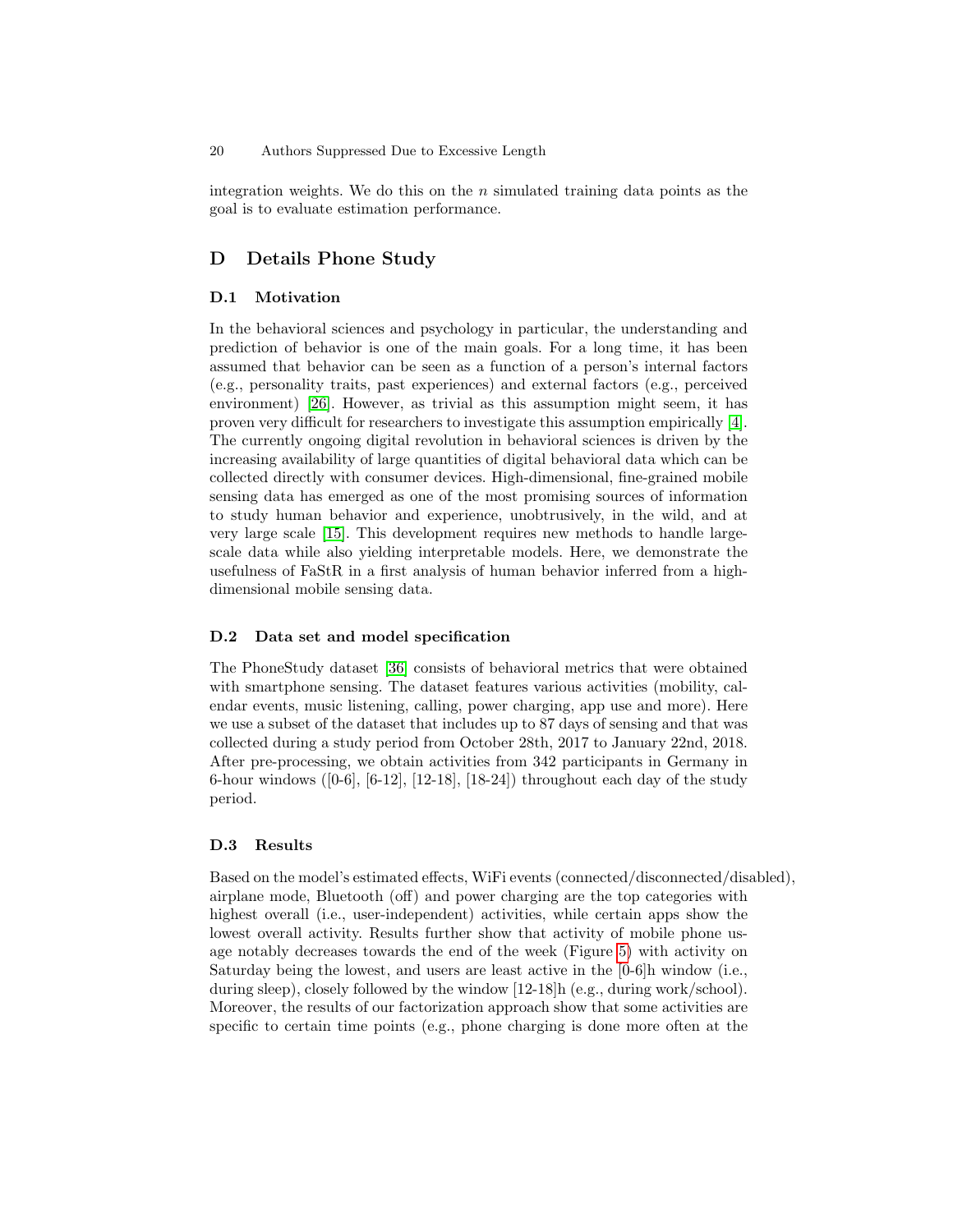

<span id="page-20-1"></span>Fig. 5. Partial effects of the day of the week (compared to Sunday; upper row) and the time of the day (compared to hours 18-24) on the mean (left column) and standard deviation (right column).

beginning or end of the day, while airplane mode is more often active during the night). All of these effects are plausible and demonstrate the usefulness of FaStR to model contextualized human behavior.

# <span id="page-20-0"></span>E Computing Environment

For comparability reasons, FaStR is implemented in R and only runs on a CPU (as it is the case for the reference software for GAMs [\[38\]](#page-15-14)). The details on computing environments used for both numerical experiments and benchmark studies are as follows. For all numerical experiments we used the R version 4.1.2, Python 3.7, TensorFlow 2.5.0rc0 on a personal computer with Intel(R) Core(TM) i7-8665U CPU @ 1.90GHz, 15.3 GB main memory and Ubuntu 20.04.3 LTS 64 bit as operating system. Timings and memory consumptions were tracked using bench  $[18]$ .

While we run our approach on the Phone Study data on the same environ-ment as described in Section [E,](#page-20-0) we use a cloud server with  $Intel(R)$   $Xeon(R)$ Gold 6148 CPU @ 2.40GHz, 92.8 GB main memory and Ubuntu 18.04.3 LTS for the Movies data. We also use the latter environment to run the timeSVD++ models on both data sets.

# F Outlook: Distributional Regression

The presented model in [\(4\)](#page-5-0) can be generalized as follows:

<span id="page-20-2"></span>
$$
Y_{iu}(t)|\mathbf{x}_{iu}(t) \sim \mathcal{F}(\theta_{1,ij}(t),\ldots,\theta_{K,ij}(t)),
$$
\n(9)